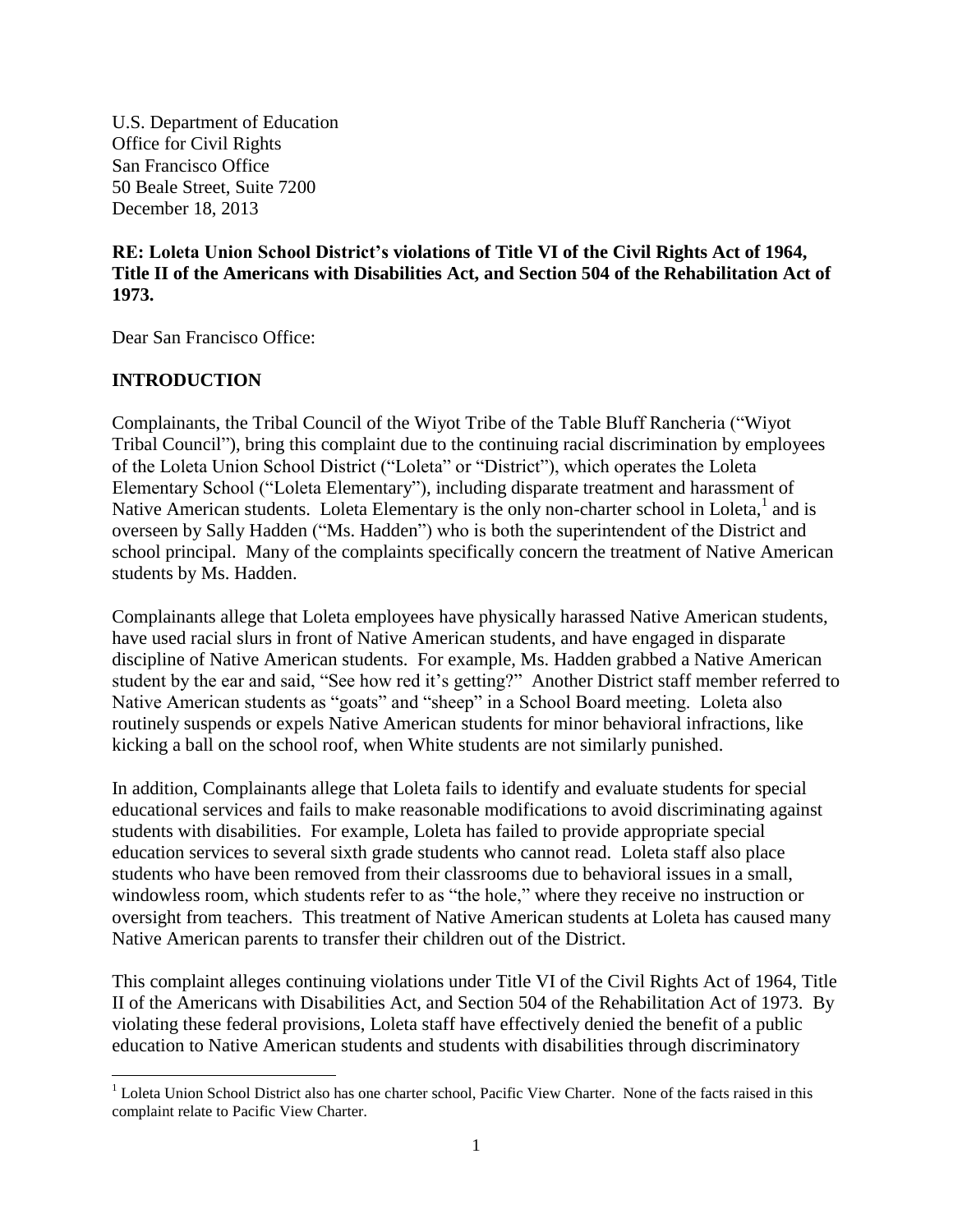treatment and/or harassment by school employees. We therefore respectfully ask the Office for Civil Rights to investigate Loleta and require that Loleta remedy the alleged violations.

# **I. COMPLAINANTS**

The Wiyot Tribe ("Tribe") is a federally-recognized Indian tribe with all of the rights and privileges afforded thereto. The Tribe is organized pursuant to a constitution, and is governed by a seven member Tribal Council. Articles VI and VII of the Constitution vest the Tribal Council with the authority to take actions necessary for the welfare of the Tribe and its members. The Tribe has a membership of 645, many of whom live on or near the Tribe's 88-acre Table Bluff reservation ("Table Bluff") in Loleta, California. Many of the Tribe's children attend Loleta Elementary, the closest school to Table Bluff.

Members of the Tribal Council of the Bear River Band of Rohnerville Rancheria ("Bear River"), another local tribe, have filed a Resolution in support of this Complaint. Many children at Bear River also attend Loleta Elementary.

# **II. HISTORICAL BACKGROUND**

For thousands of years, Native American communities, including the Wiyot people, have lived in what is now Northern California. Today, California is still home to the largest Native American population of any state in the United States. However, since the 1840s, when Euro-American settlers arrived in the area, Native American tribal communities have been ravaged by destructive practices and government policies, including massacres, disease, slavery, relocation, forced enrollment in distant boarding schools, and exclusion from local public schools. The practice of marginalizing Native American students through the provision of substandard education dates back almost 150 years. Starting in 1879, Native Americans were sent to boarding schools throughout California where the curriculum consisted mainly of vocational training programs for menial jobs. Some were never taught basic academics, such as math and English. $^2$  Reports of physical abuse and malnourishment were pervasive in the boarding schools.<sup>3</sup> Indeed, in the 1960s, a congressional report found that many teachers viewed their role as "civilizing" Native American students — with a major emphasis on discipline and punishment — rather than educating them. $4$ 

In addition, massacres wiped out large swaths of the Wiyot population. In February 1860, on Indian Island in the Humboldt Bay, White men from nearby Eureka brutally murdered sleeping Wiyot elders, women, children, and men after the annual world renewal ceremony.<sup>5</sup> White men also attacked and massacred two other Wiyot village sites that day. <sup>6</sup> These attacks decimated the

 $\overline{\phantom{a}}$ <sup>2</sup> U.S. Dept. of Education, *Tribal Consultations And Listening Sessions Public Meeting*, August 15, 2013, Tolowa Event Center - Smith River, California.

<sup>&</sup>lt;sup>3</sup> Lewis Meriam, The Problem of Indian Administration (1928).

<sup>4</sup> Senate Report 91-501, *Indian Education: A National Tragedy, A National Challenge*, Special Subcommittee on Indian Education, Senate Committee on Labor and Public Welfare (1969).

<sup>5</sup> Llewellyn L. Loud, *Ethnogeography and Archaeology of the Wiyot Territory*, Berkeley, California: University of California Press, pp. 330-331 (1918).

<sup>6</sup> Ray Raphael and Freeman House, *Two Peoples, One Place: Humboldt History, Vol. One*, Humboldt County Historical Society, p. 165 (2011).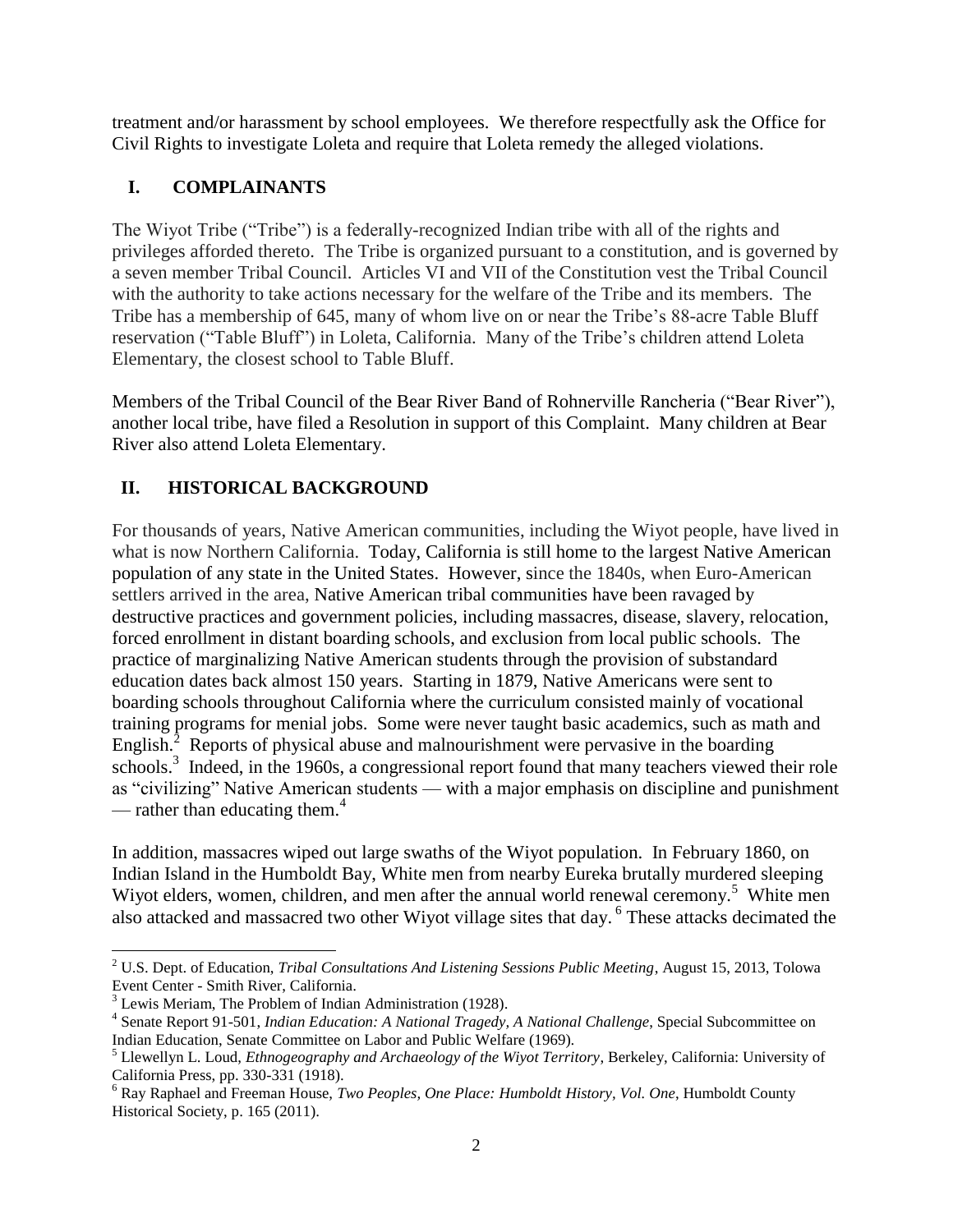culture, language, and spiritual practices of the Wiyot peoples in a single morning.<sup>7</sup> By 1861, there were an estimated 200 surviving Wiyot people.

Throughout the nineteenth and twentieth centuries, the surviving Wiyot people saw their community and culture disintegrate as they were pushed onto 21 acres of marginal land on the Table Bluff Rancheria, and, in the 1960s, administratively terminated by the Bureau of Indian Affairs. Amazingly, over the last three decades, the Wiyot have moved decisively away from the edge of cultural and political oblivion. In 1981, the Tribe's termination was reversed by the judgment in *Table Bluff Band of Indians v. Andrus*, Civil No. C-75-2525 WTS (N.D. Ca., 1981). The Tribe was restored, the original Rancheria was declared Indian Country, and was eventually expanded to include 88.5 additional acres, which is held in trust by the federal government on behalf of the Tribe. In addition to regrouping on the new Reservation, the Tribe has struggled to rejuvenate its culture, language, spirituality and governmental infrastructure. The Tribe built a new community center, which has become the base of cultural and governmental activities, housing tribal programs, a museum and library, and health and nutrition programs. The Tribe holds Wiyot language classes for children at the community center. Tribal members are again practicing basketry, for which the Wiyot were once famous.

Despite the Tribe's efforts at renewal and rebuilding, its children continue to face significant challenges. According to the 2012 report, *State of American Indian and Alaskan Native Education in California*, American Indian and Alaskan Native students have less access to educational resources in California than students from any other ethnic group.<sup>8</sup> Consequently, Native American students experience poorer educational and socioeconomic outcomes.<sup>9</sup> Humboldt County reflects these disturbing trends: in 2013, fewer than ten Native American students in the county completed the course requirements necessary to gain admittance to a California State University or University of California school during the 2010-2011 school year. $^{10}$ 

Loleta Elementary currently serves at least 31 Native American students from the Table Bluff and Bear River reservations, making the Native American student population almost a third of the total school population. Patterns of physical harassment, discriminatory treatment, and inadequate educational services for Native American students perpetuate the historical marginalization of the local Native American community. Correcting this unlawful discrimination is essential to providing Native American students at Loleta with equal educational opportunity so they can further their educations and achieve professional success. Despite their tragic history and perpetual disenfranchisement, the Wiyot people are actively recovering their culture and ways of life. In looking to the future, education of the next generation is critical.

<sup>7</sup> Robert F. Heizer, *Handbook of North American Indians, Vol. 8*, Washington, D.C.: Smithsonian Institution, p. 162 (1978).

<sup>8</sup> Joey Proudfit and Seth San Juan, *State of American Indian and Alaskan Native Education in California,* California Indian Culture and Sovereignty Center VI (2012).

<sup>&</sup>lt;sup>9</sup>Id. As recently as 2011, California's overall dropout rate was 14.4 percent. Despite the Native American dropout rate decreasing in 2011 to 20.7 percent, it was still 6.3 percent higher than the state average. The poverty rate for Native Americans in California is 4 percent higher than the state average.

<sup>10</sup> Blythe George, *2012-13 Regional Data Report*, Native American Support Team: A Humboldt/Del Norte P-16 Council (2013).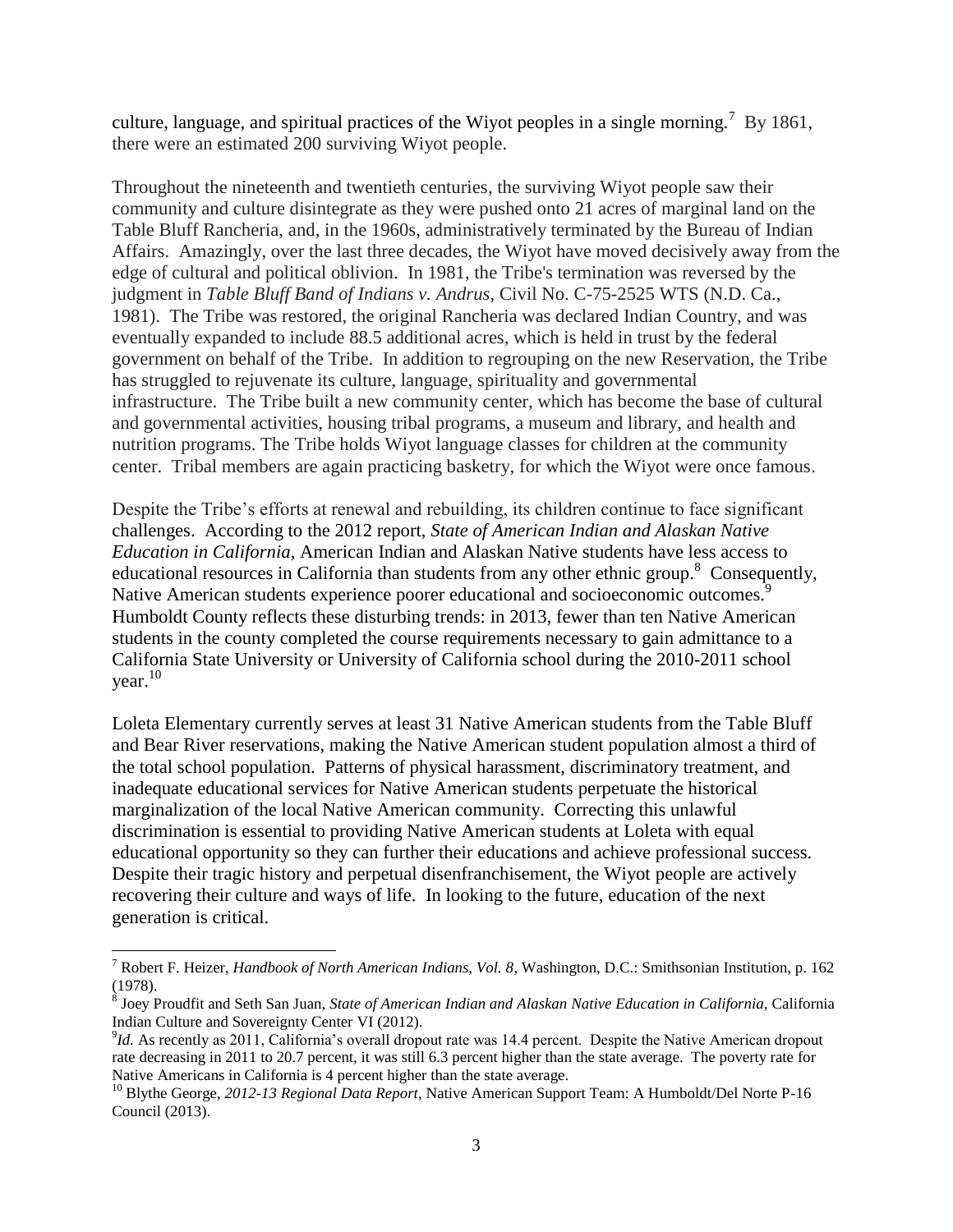### **III. LEGAL VIOLATIONS AT LOLETA ELEMENTARY**

#### **A. Loleta Union District Violates Title VI by Discriminating Against Native American Students**

Title VI of the Civil Rights Act of 1964 ("Title VI") prohibits recipients of federal financial assistance ("recipients") from discriminating based on race, color, or national origin.<sup>11</sup> Specifically, Title VI prohibits a recipient from discriminating against a protected group either through disparate treatment of that group or through practices or policies that have a disparate impact on that group.<sup>12</sup> To enforce Title VI, OCR may investigate and bring actions against a recipient that discriminates on the basis of race. Loleta is a recipient of federal funding.<sup>13</sup> In violation of Title VI, Loleta discriminates against Native American students by treating them differently based on their race.

Under Title VI, courts analyze disparate treatment discrimination similarly to intentional discrimination under the Equal Protection Clause of the Fourteenth Amendment.<sup>14</sup> Proving disparate treatment requires that a recipient was motivated, at least partially, by discriminatory intent.<sup>15</sup> Discriminatory intent can be proven through either direct or circumstantial evidence.<sup>16</sup> Circumstantial evidence of discriminatory intent includes such factors as:

- substantial disparate impact to a protected group;
- a history of discriminatory official actions against a protected group;
- procedural and substantive departures from the norms generally followed by the decision-maker;
- $\bullet$  discriminatory statements in the administrative history of the decision; and<sup>17</sup>
- deliberate indifference to known discrimination.<sup>18</sup>

These principles also may be used to analyze claims that a defendant has engaged in a "pattern or practice" of unlawful discrimination.<sup>19</sup>

<sup>14</sup> *Elston v. Talladega County Bd. of Educ.*, 997 F.2d 1394, 1405 (11th Cir. 1993) n. 11; *Georgia State Conference of Branches of NAACP v. Georgia*, 775 F.2d 1403, 1417 (11th Cir. 1985).

<sup>16</sup> *See, e.g.*, *Village of Arlington Heights v. Metropolitan Hous. Dev. Corp.*, 426 U.S. 252, 265-69 (1977) (holding that discriminatory intent may be found "even where the record contains no direct evidence of bad faith, ill will or any evil motive on the part of public officials."); *Elston, supra,* at 1406 (noting that the record need not contain evidence of "bad faith, ill will or any evil motive on the part of the [recipient]."). *See also Epileptic Found. of Maui v. City and County of Maui*, 300 F. Supp. 2d 1003, 1013-14 (D. Haw. 2004) (noting that evidence that 1) a decisionmaking official was of a different race than the plaintiff; 2) other racial groups were treated better by the defendant; and 3) the defendant used a racial slur against the group) is sufficient to move forward on a Title VI claim.

<sup>17</sup> *Williams v. City of Dothan, Ala.*, 745 F.2d 1406, 1414 (11th Cir.1984); *Arlington Heights*, *supra.*

l  $11$  42 U.S.C. § 2000d (2013).

<sup>&</sup>lt;sup>12</sup> 34 C.F.R. § 100.3(b)(1)-(2) (2013). The regulations promulgated by the U.S. Department of Education to implement Title VI prohibit a recipient of federal funds from "utiliz[ing] criteria or methods of administration which have the effect of subjecting individuals to discrimination because of their race, color, or national origin." <sup>13</sup> Loleta receives Title I, Title II, Impact Aid, and Rural Education federal funding. *See* Loleta Union School

District PRA response dated May 10, 2013 (on file with the ACLU of Northern California).

<sup>15</sup> *Elston*, *supra*, 997 F.2d at 1406.

<sup>18</sup> *Gant v. Wallingford Bd. of Educ.*, 195 F.3d 134, 137-38 (2d Cir. 1999) (defining deliberate indifference as circumstantial evidence permitting an inference of intentional race discrimination).

<sup>19</sup> *See Int'l Bd. of Teamsters v. United States*, 431 U.S. 324, 336, 362 (1977) (plaintiff must show that a pattern of discrimination based on race, color, or national origin was the recipient's "standard operating procedure" rather than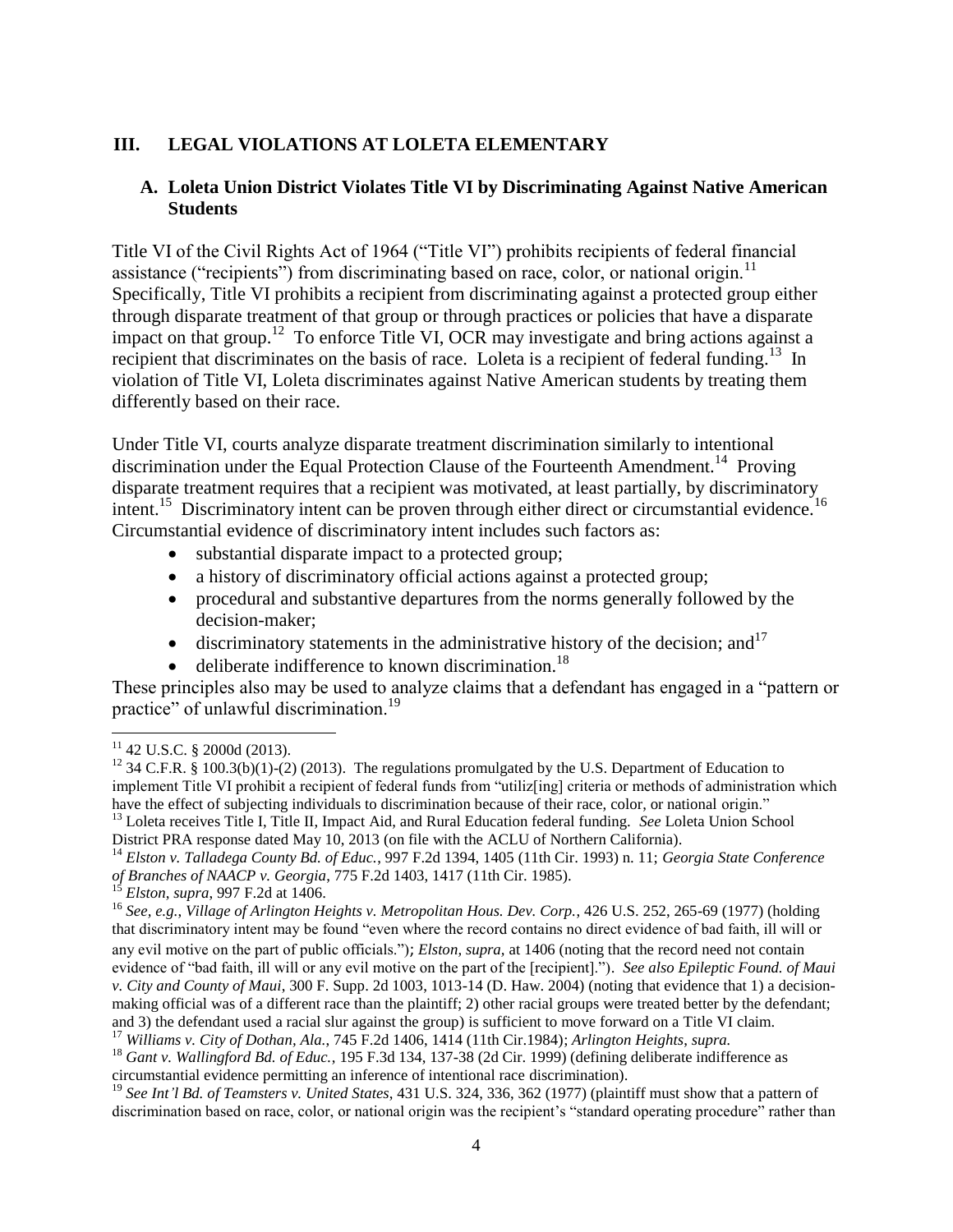1. Loleta's Disparate Treatment of Native American Students Shows Discriminatory Intent Towards Native American Students

#### *a. Excessive and Disparate Discipline of Native American Students Directly Reflect Discriminatory Intent*

In Loleta, Native American children are disciplined more often and more severely than non-Native American students.<sup>20</sup> Ms. Hadden regularly punishes Native American students excessively, often with suspensions or expulsions, for minor behavioral infractions or for acts that they did not commit.

In September 2013, Ms. Hadden expelled Christopher  $T<sup>21</sup>$ , a Native American student, for kicking a ball on the school roof during an after-school program. Christopher T. has also received approximately 20 disciplinary referrals or suspensions, many for minor misbehaviors or acts that he did not commit, such as allegedly damaging school property when he hung on the rim of the basketball hoop, talking back to Loleta staff, shooting rubber bands, and throwing a pencil. Christopher T. has never seen White students receive similar discipline.

In September 2013, Ms. Hadden expelled William T., a Native American student, for allegedly punching a student, who is White, in the face. The complaining student later admitted to William T. and another student, Matthew T., that she invented the incident and apologized. William T. reported the new facts to his mother after school. When she called the school the next day to ask whether William T. could return to school, Loleta staff informed her that William T. was still expelled.

During the 2012-13 and 2013-14 school years prior to his expulsion, William T. was also suspended at least three times for minor misbehavior, such as talking in class. No other students were similarly disciplined, even though many students in the class were also talking. Additionally, during those years, William T. was sent out of the classroom at least ten times for talking or getting out of his seat to sharpen his pencils. Again, other students were not similarly disciplined.

In fall 2013, Ms. Hadden suspended Josh T., a seven-year-old Native American student, for disrupting the classroom, including by breaking crayons. Josh T.'s older brother, Christopher T., estimates that Josh T. has been suspended approximately eleven times, often after he gets angry because other students are picking on him.

In or around early October 2013, Matthew T., a Native American student, was suspended for three days for allegedly hitting a White student in the head with a book. Matthew T. reports that the book fell on the student's head after he jokingly pushed his friend into a bookshelf,

<sup>&</sup>quot;isolated" or "sporadic" incidents; once a discriminatory pattern has been proven, it may be presumed that every disadvantaged member of the protected class was a victim, unless the recipient can show that individual decisions were not based on its discriminatory policy.)

<sup>&</sup>lt;sup>20</sup> See Loleta Union School District CPRA response to California Indian Legal Services, dated February 2013 (on file with California Indian Legal Services).

<sup>&</sup>lt;sup>21</sup> Given the ease of identifying individual Native American students by their initials in a school as small as Loleta, all names of children and parents contained in this complaint are pseudonyms.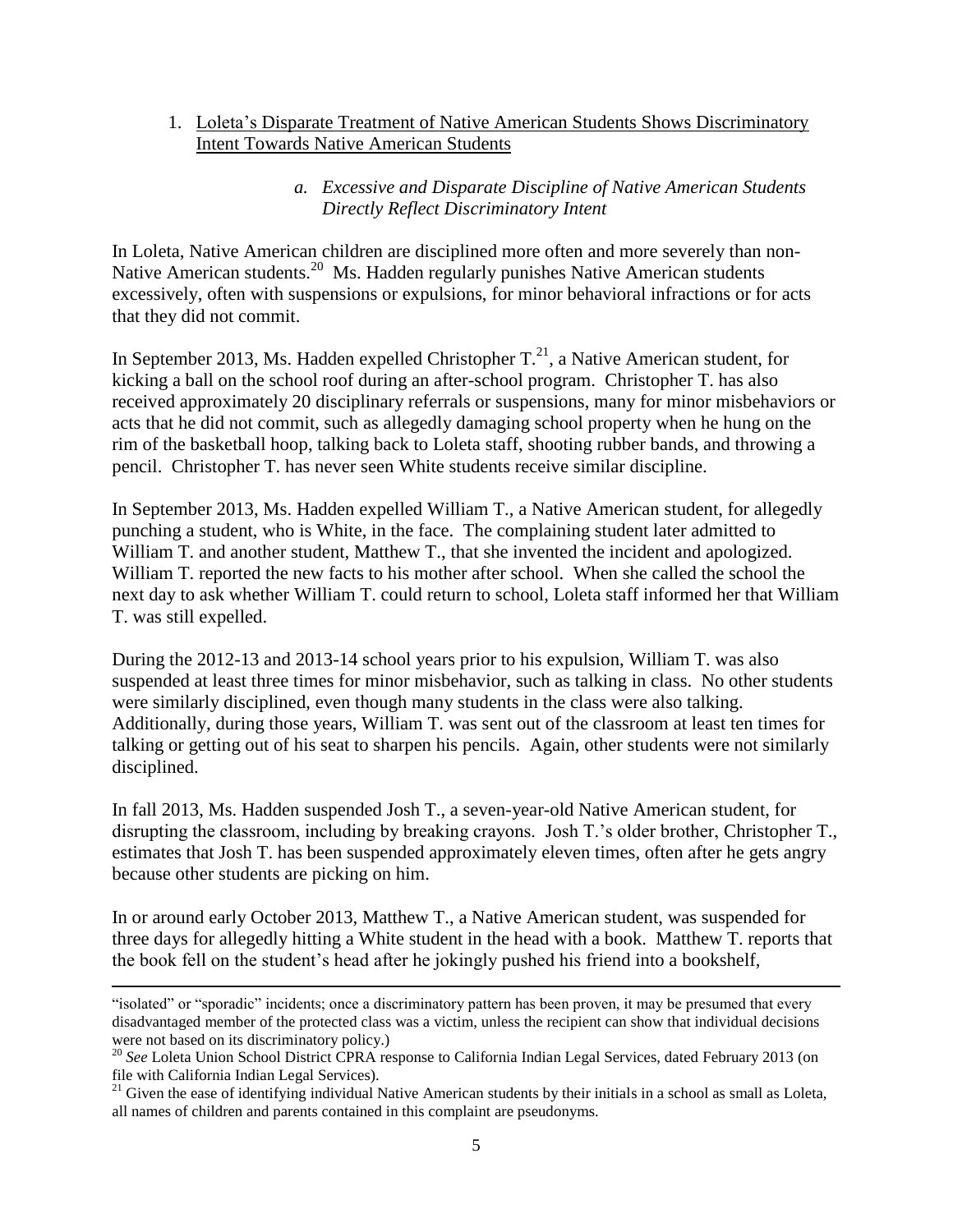accidentally knocking the book onto the White student's head. Neither Matthew T., nor his friend who witnessed the incident, were given the opportunity to explain what had happened. During the 2012-13 school year, Matthew T. was severely punished, including getting sent home from school or suspended approximately seven times for two to three days each, for minor misbehaviors, including talking back to teachers and accidentally hitting his best friend with a ball. Other students are not suspended for talking back to teachers.

Additionally, on several occasions, Loleta staff have severely punished Native American students when they have been subject to aggression by other students. For example, Brandon T., a Native American student, was punched by another Native American student. In response, Brandon T. punched a wall out of anger. A White student alleged that Brandon T. had punched her. Without considering Brandon T.'s side of the story, Ms. Hadden suspended Brandon T. On another occasion during the 2012-13 school year, Brandon T. was beat up by two White students in the schoolyard. William T., Brandon T.'s cousin, ran over and tackled one of the other students to get him off of Brandon T. All of the students were sent to the office; however, while Brandon T. and William T. were suspended, the White students were sent back to class without punishment.

Ms. Hadden also unjustifiably called the Humboldt County Sheriff ("Sheriff") on Brandon T. on at least two occasions. In fall 2013, Brandon T. came to school upset about something that had happened at home, and sat on a bench outside his classroom rather than going into the class. Ms. Hadden called the Sheriff, who told Brandon T. to go to class and "start listening better." During the 2012-13 school year, Ms. Hadden called the Sheriff on Brandon T. after he climbed onto a storage unit during recess. Although Brandon T. complied with Ms. Hadden when she told him to get down, she still called the Sheriff and ultimately suspended Brandon for the incident.

In May 2013, Joseph M., a Native American student, was disciplined for tripping a girl who repeatedly poked him with a pencil, despite his asking her to stop. He was sent to the office for the rest of the day and his mother was never informed that her son had been disciplined. Also, in fall 2013, Joseph M. was blamed for writing on the "Welcome to Loleta" sign in the office even though the handwriting did not match his and another student was present at the time of the incident. Nonetheless, Joseph M. received a one-day suspension.

In addition to punishing Native American students severely for minor infractions or for acts they have not committed, Loleta staff punishes Native American students for behavior for which they do not punish White students. For example, Brianna L. has witnessed several fights in which a Native American student fought with a White student; Ms. Hadden consistently sent the Native American student home but returned the White student to the classroom. Similarly, William T. reported that he witnessed an altercation between a White student and a Native American student on the basketball court during which the White student pushed the Native American student first, and the Native American student responded by pushing him back. The Native American student was expelled, but the White student was not disciplined.

Additionally, during the 2010-2011 school year, a White student pushed a Native American student, David P., off a log on the playground. Upon information and belief, the White student was never disciplined for the incident.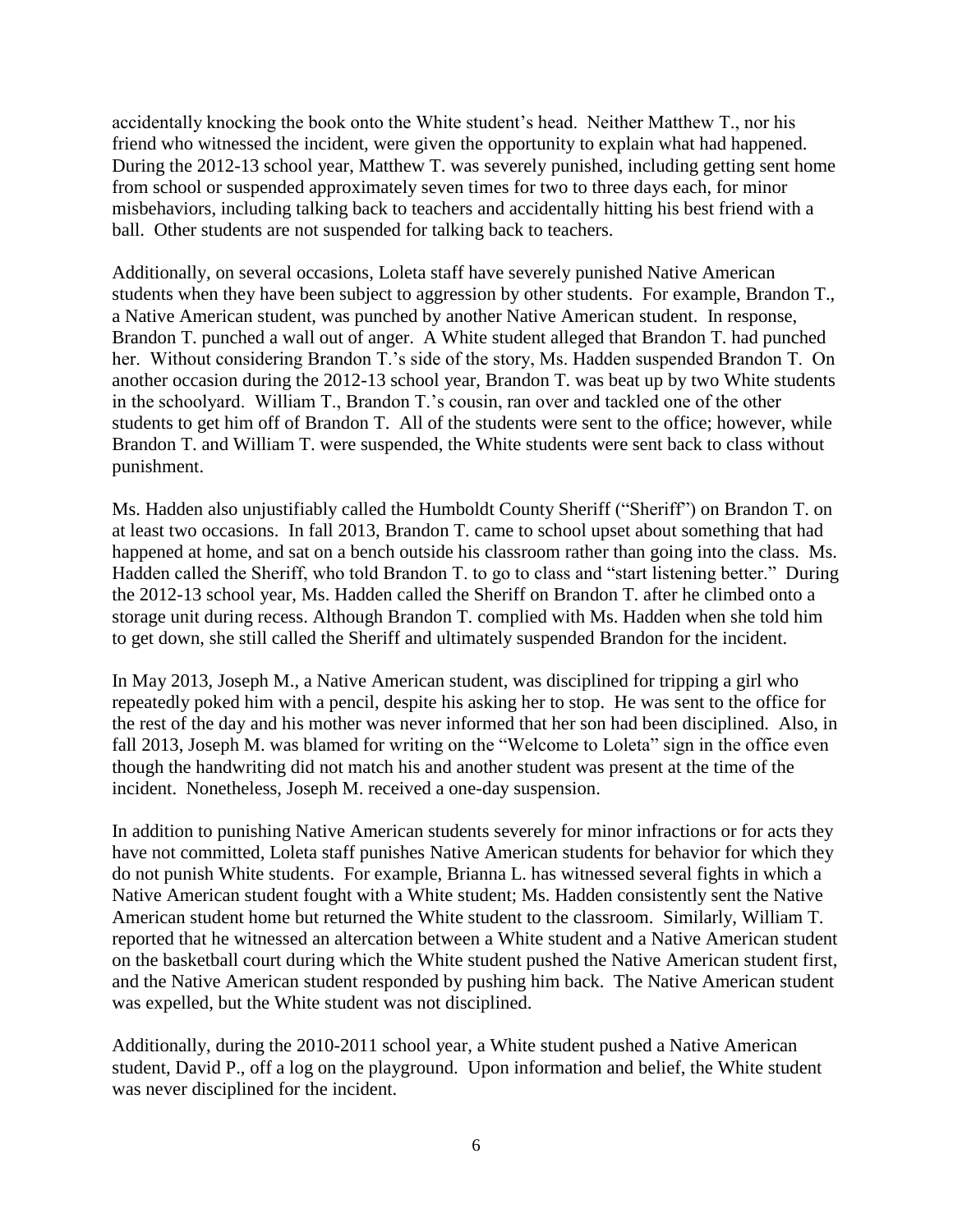Loleta also enforces rules against Native American students that White students are not required to follow. For example, a Native American student, Maya P., reported that Loleta staff members often require Native American students to consume the entire lunch provided by the school, including spoiled, chunky milk, while allowing White students to throw away their spoiled milk and leftover food.

Beyond individual student narratives demonstrating disparate treatment of Native American students, Native American students' cumulative files also reveal serious concerns about Loleta's discipline of Native American students, both with respect to the harshness of disciplinary actions against Native American students, and inconsistences in documentation, as discussed below. Additionally, in response to a California Public Records Act ("CPRA") request by California Indian Legal Services ("CILS") in February 2013, Loleta provided copies of their "Discipline Action Referrals," which show numerous inconsistencies in student discipline over the last two years.

Despite multiple complaints, Loleta has failed to effectively address the racially disparate discipline.<sup>22</sup> Indeed, the Wiyot Tribal Council and Bear River Tribal Council, with the assistance of CILS, have complained to Ms. Hadden and the Loleta school board that Loleta punishes Native American students for minor misbehavior, while not punishing other students for that same behavior. Their complaints, thus far, have been ignored.

#### *b. Physical Harassment Directly Reflects Loleta's Discriminatory Intent Towards Native American Students*

Ms. Hadden engages in physical harassment and inappropriate "roughhousing" with Native American students. During the 2012-13 school year, Ms. Hadden grabbed Matthew T.'s arm and physically pulled him when his mother came to school to pick him up, leaving red marks on his shoulder and hurting him.

In January 2011, four adults reported to Shawna Morales ("Ms. Morales"), an Indian Action Council tutor, that they had witnessed Ms. Hadden hit a student over the head with a clipboard so hard that it made a loud "crack." Ms. Hadden also "bopped" a female student over the head, hit another student over the head with a notepad, and hit two students in the shoulder for dropping a ring that Ms. Hadden had brought to show the class. All four of these students are Native American.

Other teachers and staff have also physically harassed Native American students. For example, a Native American student reported to Ms. Morales that her teacher grabbed her face and other students' faces and pushed them around. In mid-March 2013, a teacher physically forced a student to sit down. A parent who witnessed this incident reported this behavior to Ms. Hadden, and Ms. Hadden replied, "I have to find out which kid it was because some kids need that." Shortly thereafter, the parent submitted a written report to Juan Carlos Enriquez ("Mr. Enriquez"), the Tribal Youth Services Coordinator for Bear River. The Bear River Tribe,

 $\overline{\phantom{a}}$  $22$  Although the School Board ordered an "independent investigation" into the complaint filed by CILS, the investigator did not thoroughly investigate the claims raised. *See* section III (A)(2)(f) *infra*.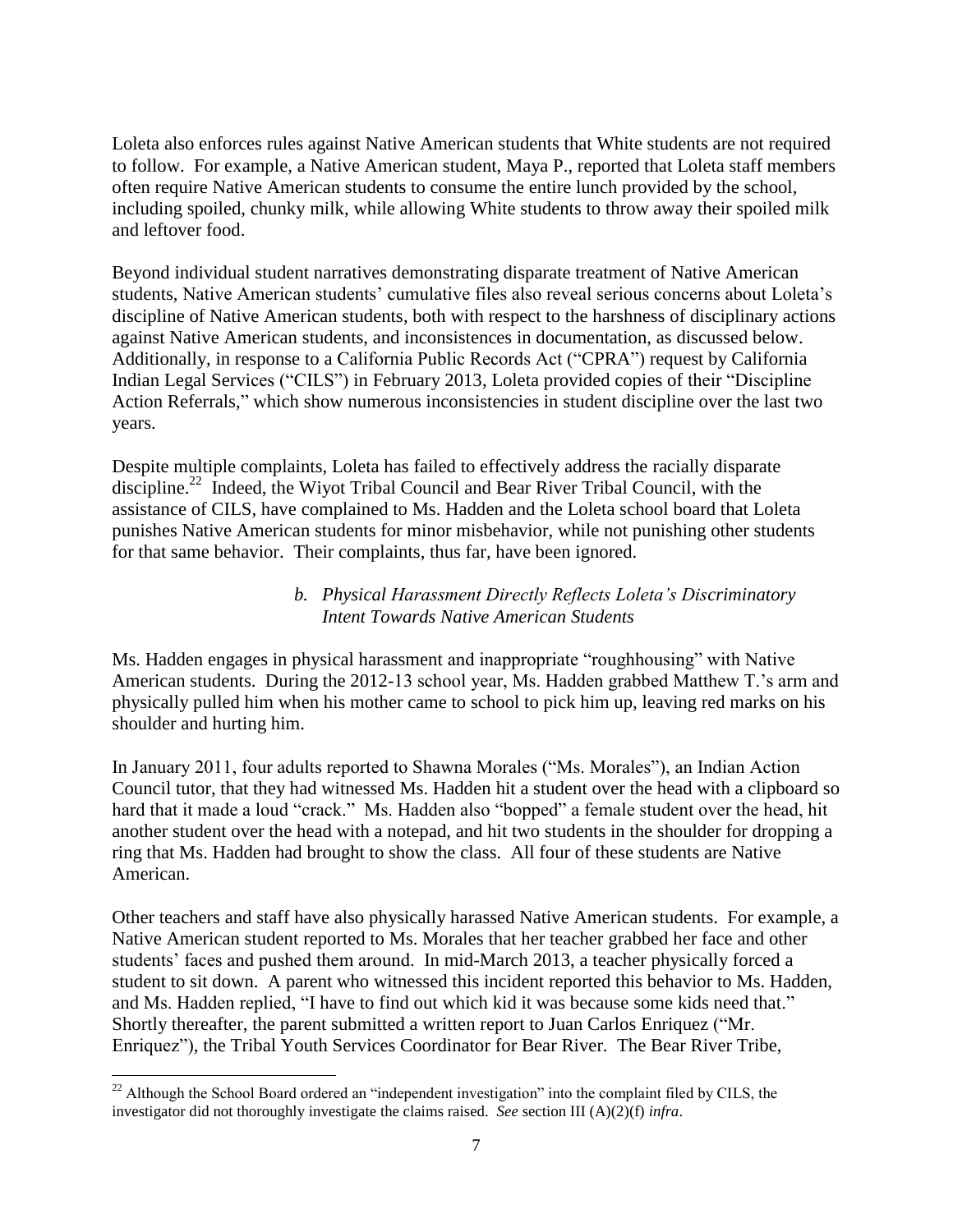through CILS, filed a formal complaint about physical harassment in Loleta.<sup>23</sup> Upon information and belief, Loleta has not acted to end this physical harassment.

Ms. Hadden also engages in other inappropriate roughhousing with Native American students. During the 2010-2011 school year, a Loleta employee reported to Ms. Morales that Ms. Hadden had kicked a Native American student, Joseph M., in the butt. Although Ms. Morales believes that Ms. Hadden thinks she is "joking around" with the student, the adult reported that Ms. Hadden kicked him so hard that it made a loud sound. In addition, Ms. Hadden has continued to make comments about wanting to kick at least one student.

Ms. Hadden also regularly touches Native American students' hair, which is offensive in Native American culture.<sup>24</sup>

## *c. Verbal Harassment by Loleta Employees Directly Reflects Loleta's Discriminatory Intent Towards Native American Students*

Loleta staff members' direct racial hostility is also reflected in racist statements made by school staff. On multiple occasions, Loleta staff have used racial slurs and have otherwise verbally harassed Native American students. For example, in February 2013, two students heard the school secretary say, "the kids are acting like a bunch of wild Indians." In response to Ms. Morales' complaint about this statement, Ms. Hadden stated that she did not find the remark offensive. Ms. Morales believes that Ms. Hadden never addressed the comment with the school secretary.

In 2011, a Native American student reported to Ms. Morales that Ms. Hadden pulled his ear and said, "See how red it's getting?" Ms. Morales reported that the student looked as if he was going to cry, and that he stated that it made him feel like he felt when his mother was mad at him. Ms. Hadden also has a practice of making insensitive and disrespectful comments about tribal communities in the area. For example, Ms. Hadden referred to students from the Table Bluff reservation as the "Table Top" students – making a vulgar reference to a local strip club called the "Tip Top." In addition, a Loleta staff member openly referred to Native American students at a Loleta Board of Education meeting as animals, including calling them "a pack of wolves," "goats," and "sheep." Ms. Morales has also heard Ms. Hadden refer to Native American students as "a pack of wolves." Ms. Hadden also cursed at one Native American student, Christopher T., and referred to his brother as a "saltine" because he "looked White."

Lastly, Loleta employees have made negative comments about the length of male Native American student's hair. For many Native Americans, long hair is a symbol of spiritual health, pride, and strength and cutting hair results in a loss of self.<sup>25</sup>

 $\overline{a}$ <sup>23</sup> Letter from Delia Parr, Directing Attorney, California Indian Legal Services, to Sally Hadden, Superintendent of Loleta Elementary School (Jan. 21, 2011).

<sup>24</sup> *See, e.g.,* Levi Rickert, *When Length of Hair Does Not Cut It*, NATIVE CONDITION, (Dec. 17, 2013),

http://www.nativenewsnetwork.com/when-length-of-hair-does-not-cut-it.html.

 $^{25}$   $\dot{I}$ *d*.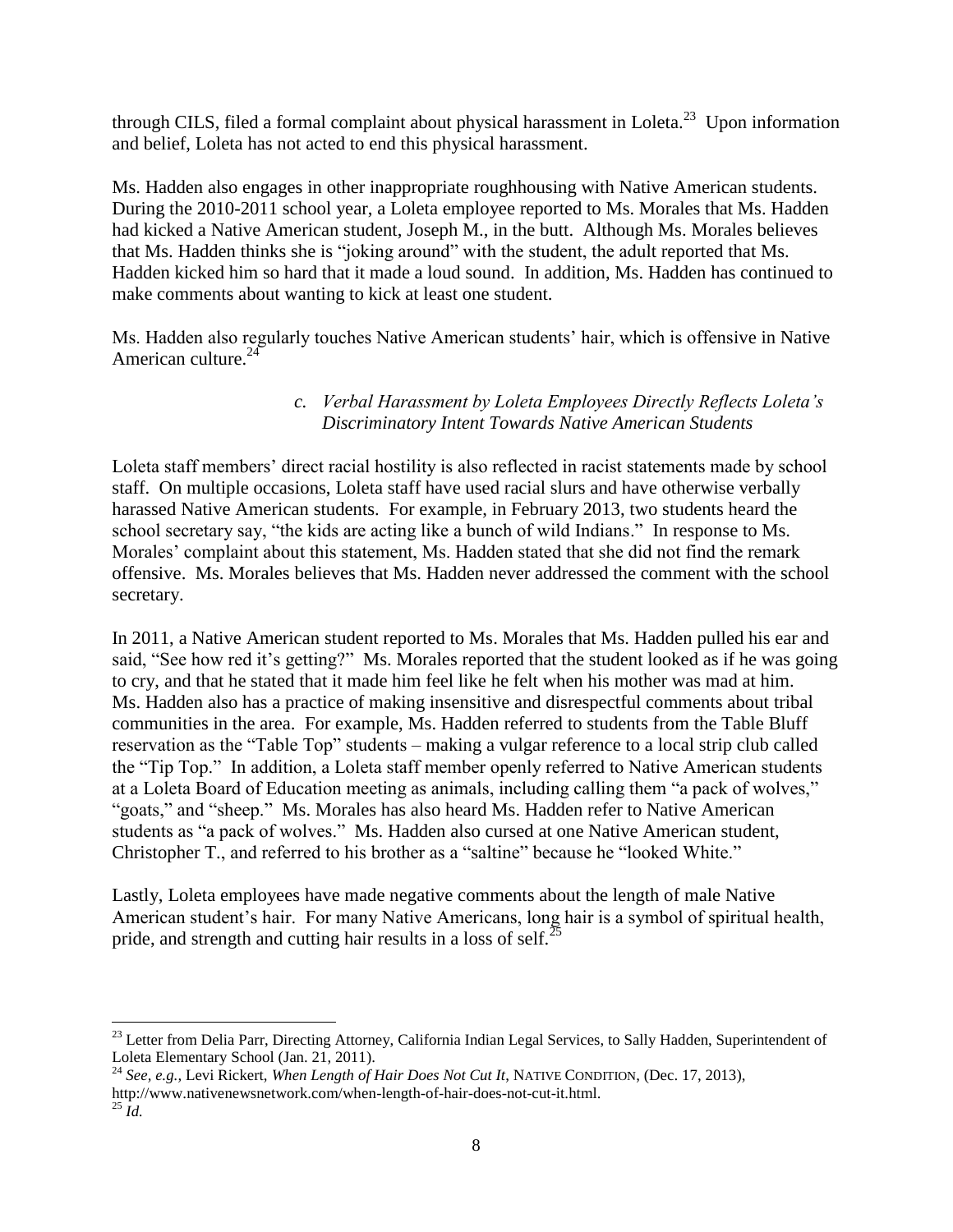2. Circumstantial Evidence Also Shows Loleta's Discriminatory Intent Towards Native American Students

#### *a. Loleta Departs from Required Policies and Procedures in Disciplining Native American Students.*

In addition to disparately and harshly punishing Native American students for unfounded or unjustifiable reasons, Loleta staff routinely fail to follow statutorily and constitutionally mandated procedures for suspending or expelling students. Loleta staff members' departure from established policies and procedures further reflects their discriminatory intent against Native American students.

Loleta has an established discipline policy that outlines four categories of disruptive behaviors and the subsequent consequences for those behaviors.<sup>26</sup> According to the policy, for all four categories of disruptive behavior, students should receive a written referral to the parent and a parent-teacher conference. Loleta staff routinely fail to properly document incidents of disruptive behavior and hold required conferences for Native American students. In addition, Loleta staff do not consistently identify which category of behavior has occurred and apply the appropriate consequences when disciplining Native American students.

For example, when Christopher T. and William T. were expelled in September 2013, as described above, Ms. Hadden did not follow statutorily mandated procedures for expulsion of students. When Ms. Hadden expelled William T., Ms. Hadden informed William T.'s mother, Jessica T. ("Ms. T."), over the phone about the expulsion and only later sent written confirmation. Ms. T. left a voice message to contest William T.'s expulsion, however, Ms. Hadden never returned her message, or gave Ms. T. any other opportunity to inquire about or contest the expulsion. Similarly, when Christopher T. was expelled, Ms. Hadden informed Ms. T., Christopher T.'s caretaker,  $2^{7}$  over the phone that he was expelled but never provided any written documentation of the expulsion. Additionally, after both of these expulsions, Loleta staff never informed Ms. T. of her rights to challenge the expulsions, nor did Loleta staff provide her with notice of other legally-required expulsion procedures. Consequently, Ms. T. assumed that Christopher T. and William T. were not allowed to attend Loleta and enrolled both of them in schools outside of Loleta.

Ms. Hadden also regularly sends Native American students home for behavioral infractions without recording the incidents, or she records them as absences or sick days rather than suspensions or expulsions, despite the established discipline policy. For example, as stated above, during the 2012-13 school year, Matthew T. and William T. were sent home from school repeatedly for minor misbehaviors, such as talking back to teachers. Upon information and belief, Ms. Hadden only sporadically provided written referrals or accurately recorded the incidents in question and the punishments provided. Matthew T. reported that he does not know

<sup>26</sup> *See* Loleta Union School District Discipline Policy (on file with the ACLU of Northern California).

 $27$  Ms. T. is an Indian custodian for Christopher T., her nephew. As his Indian custodian, Ms. T. is responsible for all day-to-day decision-making for him, including educational decisions. Ms. T. notified Loleta staff that she was Christopher T.'s Indian custodian when she enrolled him.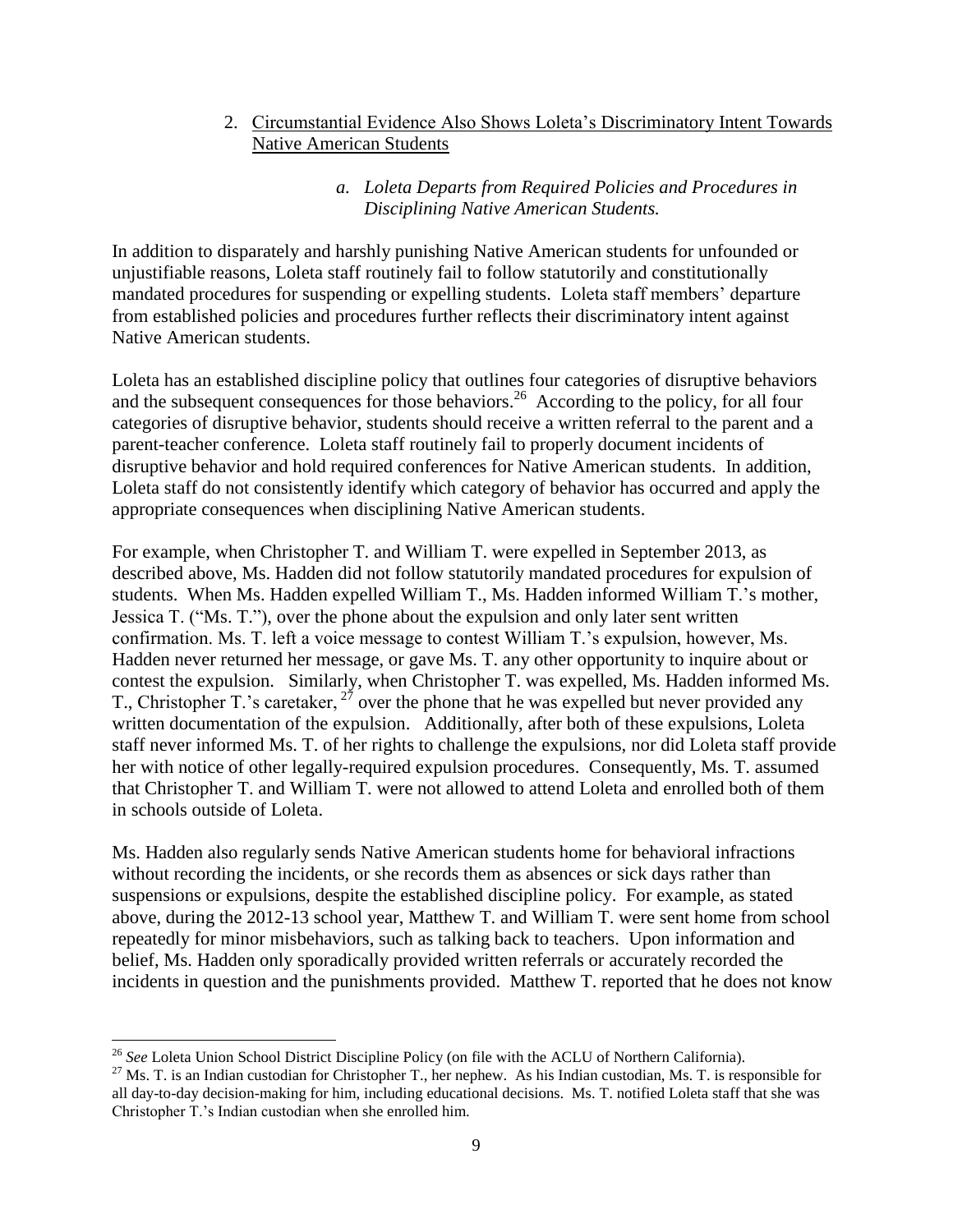what type of behavior will lead to different disciplinary consequences. Similarly, in April 2011, Joseph M. was sent home from school, yet it was not recorded as a suspension.

Additionally, Ms. Hadden calls upon the Sheriff, as described above, or two Native American youth service providers, Shawna Morales and Juan Carlos Enriquez, to intervene in the discipline of Native American students, thus departing from Loleta's established discipline policy. These departures from policy harm Native American children by exposing them to unnecessary and potentially traumatizing law enforcement experiences, and by detracting from Ms. Morales' and Mr. Enriquez's intended purpose of tutoring and otherwise supporting Native American students. Ms. Hadden's reliance on informal discipline by non-Loleta staff also prevents proper documentation of the discipline that Native American students receive.

Loleta Elementary administrators also have a long history of inconsistently reporting discipline data to the California Department of Education ("CDE"). In 2009-10, while Sal Steinberg was superintendent of Loleta, Loleta Elementary reported an enrollment of 114 students and 0 suspensions to CDE. However, according to the Office of Civil Rights, there were 25 out-ofschool suspensions that year, 60 percent of which were of Native American youth, while only 40 percent were of White youth. According to DataQuest, Loleta Elementary had 12 suspensions in  $2011$ -12.<sup>28</sup> This does not match the 25 unique suspensions recorded in the 2011-12 California Longitudinal Pupil Achievement Data System ("CALPADS").<sup>29</sup> Inconsistencies and deficiencies in maintaining and reporting disciplinary data for Native American students are departures from established policies and procedures that reflect Loleta's animus towards Native American students.

All of these departures prevent Native American parents and students from receiving appropriate and fair discipline for the behaviors committed, accessing accurate information about student discipline, and asserting procedural protections around discipline. Lastly, as explained more below, without documentation, Loleta staff cannot appropriately identify Native American students who receive disciplinary referrals for behaviors that may be manifestations of unidentified disabilities.

#### *b. Loleta Staff Depart from Required Policies and Procedures for Native American Students with Disabilities.*

Loleta also departs from procedures required under federal law when conducting Individualized Education Program ("IEP") meetings for Native American students. For example, Ms. Hadden has excluded Native American parents from IEP team meetings by failing to notify them of meetings, and holding meetings in their absences. In 2011, Ms. Hadden changed a Native American child's designated hours of special education resource time without notifying his parent of the IEP team meeting. Ms. Hadden also regularly holds IEP meetings without all of the necessary parties. For example, Ms. Hadden has continued IEP team meetings after parents of Native American students have left the meetings. On at least one occasion, Ms. Hadden lied to a

<sup>&</sup>lt;sup>28</sup> The California Department of Education: DataQuest, http:data1.cde.ca.gov/Dataquest/ (last visited December 2, 2013).

<sup>29</sup> *See* Loleta Union School District CPRA response to California Indian Legal Services (on file with California Indian Legal Services).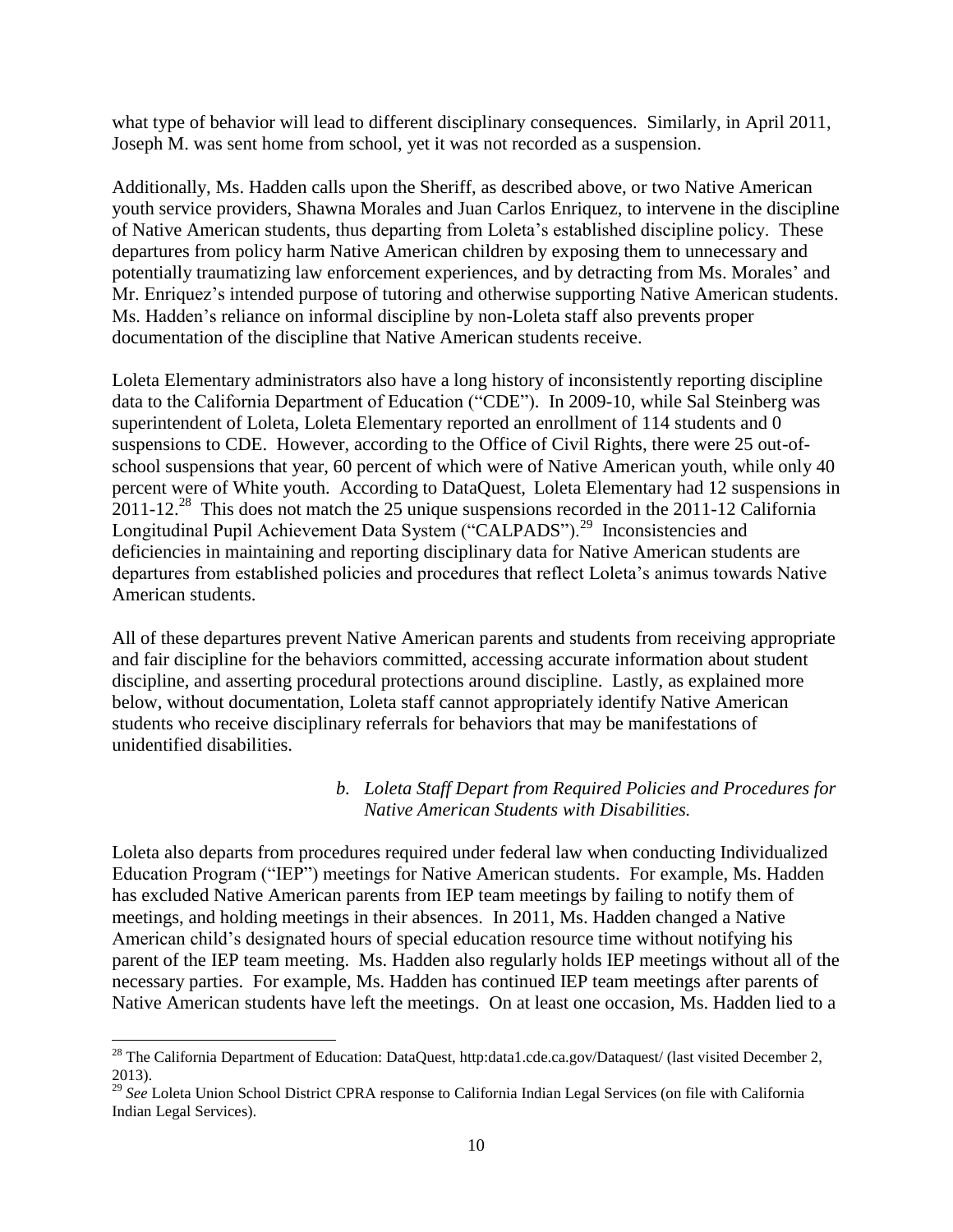parent about whether Ms. Morales still worked in the school in order to exclude her from an IEP meeting about a student with whom Ms. Morales worked. Ms. Hadden has also attempted to convince Native American parents and students to attend alternative or charter schools by stating that she will not provide needed resources and services for their students.

#### *c. Loleta Departs from Required Policies and Procedures in Complying with Mandated Child Abuse Reporting Procedures.*

Loleta Elementary administrators have failed to report abuse and neglect of Native American students when they are required to do so under state "mandated reporting" laws or have reported these incidents in an untimely manner. According to Sarah Lindgren-Akana, an Indian Child Welfare Agency ("ICWA") social worker, there have been several instances where Ms. Hadden has failed to report suspected neglect or abuse of Native American children to Humboldt County Child Welfare Services. For example, Ms. Hadden told Ms. Lindgren-Akana that she knew of two Native American students who are alone at home without food. When Ms. Lindgren-Akana told Ms. Hadden that she is legally required to report situations like this to Humboldt County Child Welfare Services, Ms. Hadden told her that she would "keep an extra eye on them" rather than report the situation to the proper authorities.

#### *d. Loleta's Failure to Apply for Indian Education Funding to Benefit Native American Students Reflects Its Animus Against the Native American Community*

Ms. Hadden's refusal to apply for Indian Education funds, despite the significant benefits such funds would bring to the large number of Native American students at Loleta, shows her animus towards these students.

As the superintendent and principal, Ms. Hadden has the authority to apply for Indian Education (Title VII), Impact Aid, and Johnson-O'Malley Act funding to supplement general district funds to help support the unique needs of Native American students. Indian Education and Johnson-O'Malley Act funding are especially helpful because they emphasize participation from parents of Native American students through a Parent Committee and require the committee's authorization for fund expenditures in accordance with an educational plan outlined by the committee. Impact Aid, on the other hand, is a more flexible fund that does not require an educational plan or a parent committee. Ms. Hadden only applies for Impact Aid funds, reflecting her refusal to work with a committee of Native American parents to improve education for Native American students. As Loleta's Native American population is currently almost onethird of students, Ms. Hadden's refusal to apply for Indian Education funds is evidence of Ms. Hadden's intolerance and animus towards the Native American community. Moreover, even though Ms. Hadden receives Impact Aid funds—funds which flow to the District because District students live on the Table Bluff and Bear River Reservations—Native American students have not received any special services from them.

The actions of racial and physical harassment, excessive discipline, and denial of services to students with disabilities, prevent Native American students from achieving the goals of Federal Indian Education programs. As a result, the Johnson O'Malley Act and Title VII funding may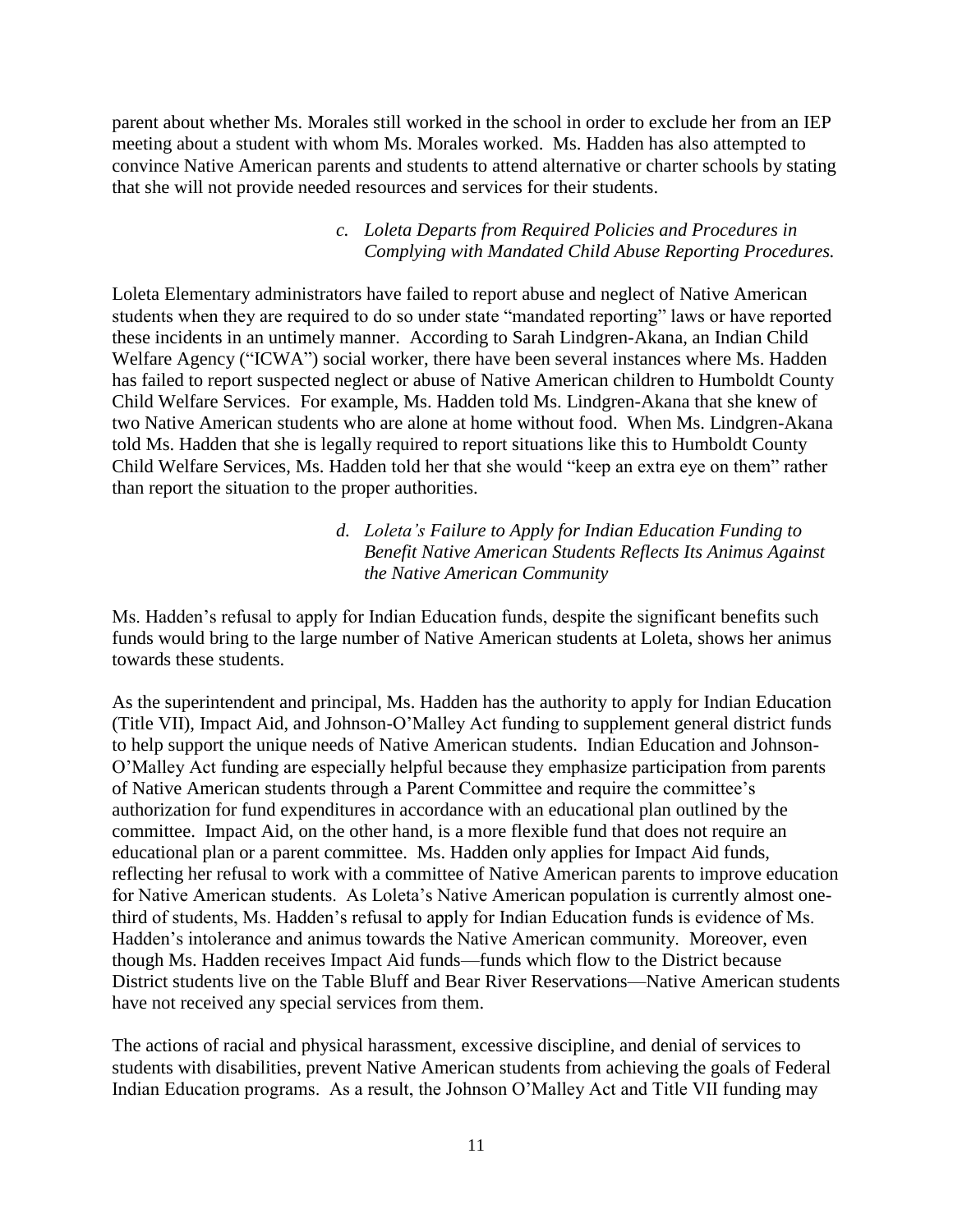provide useful mechanisms for Native American Tribal members to assist in balancing the scales of disparate treatment complained about by Native American students and parents.

#### *e. Loleta's Discipline Policy Significantly Disparately Impacts Native American Students*

According to data provided by Loleta to OCR, in 2009-2010, 60% of Loleta suspensions were Native American students although Native American students constituted less than 30% of student body. During the same year, 40% of the suspensions were White students and White students constituted approximately 40% of the student body.

#### *f. Loleta is Deliberately Indifferent to Complaints of Discriminatory Treatment of Native American Students*

Ms. Hadden and the Loleta School Board ("Board") have acted with deliberate indifference to racial discrimination by failing to effectively respond to specific complaints of physical and verbal racial harassment presented by the Wiyot Tribal Council and Bear River Tribal Council on behalf of Tribal members. On multiple occasions, Ms. Hadden and the School Board have received written and verbal complaints about the racially disparate treatment and discipline of Native American students by Loleta staff, including some of the specific examples enumerated above.

Both the Wiyot Tribal Council and the Bear River Tribal Council submitted formal complaint letters to the Board on behalf of their communities. Both complaint letters asked the Board to take action to remedy the situation at Loleta Elementary. Instead of effectively investigating complaints, Ms. Hadden hired Dennis Hanson to investigate the allegations. During his threeday investigation, Mr. Hanson only interviewed one individual, who is not on campus during the school day, so could not have witnessed the problems enumerated in the complaints.<sup>30</sup> Upon information and belief, neither the Board nor Ms. Hadden has adequately investigated any of the many complaints from Native American parents or the Tribes. Native American students at Loleta still experience discriminatory treatment, and verbal and physical harassment.

#### **B. Loleta Violates Rights of Students with Disabilities**

Under Title II of the Americans with Disabilities Act ("ADA"), public entities are prohibited from excluding a "qualified individual with a disability" from "participation in or... the benefits of the services, programs, or activities of a public entity."<sup>31</sup> Public educational institutions are considered public entities under the  $ADA$ .<sup>32</sup> Students with physical or mental impairments that substantially limit one or more major life activities are considered to have disabilities and are "qualified individuals" by virtue of meeting age and residency requirements for public school.<sup>33</sup>

l

<sup>30</sup>*See* letter from Dennis Hanson, Fundamental Solutions to John Oswald, President Loleta Board of Trustees, Board Members, Staff, Tribal Members (Mar. 6, 2013).

<sup>31</sup> 42 U.S.C. § 12132.

 $32$  42 U.S.C. § 12131(1)(B).

<sup>&</sup>lt;sup>33</sup> Students who have a record of such impairment, or regarded as having such impairment, are also protected by the ADA. 42 U.S.C. §§ 12102(1)(A), 12131(2).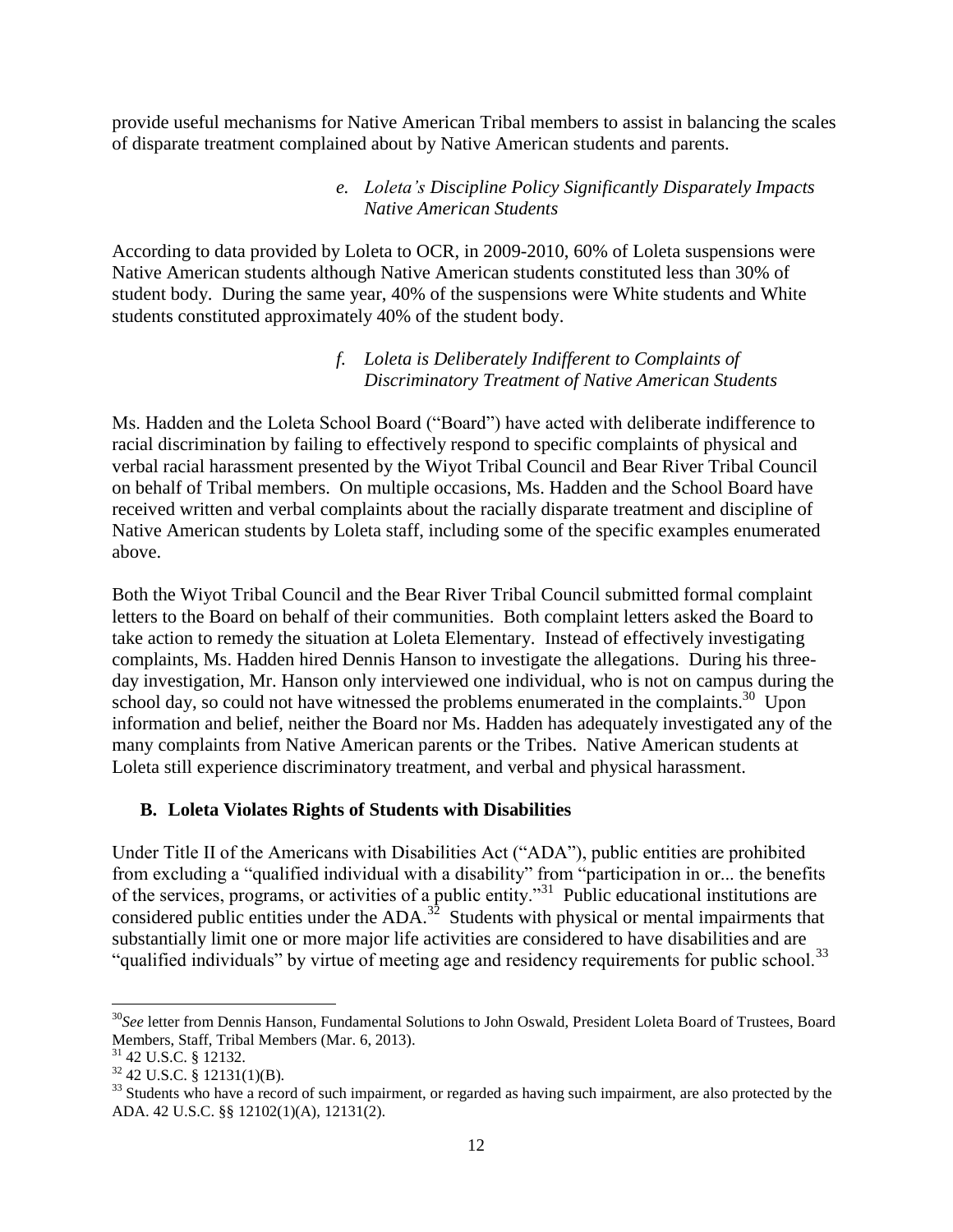Section 504 of the Rehabilitation Act of 1973 ("Section 504") prohibits recipients of federal funding from discriminating on the basis of disability.<sup>34</sup> Additionally, the statute's implementing regulations affirmatively require that school districts locate students with disabilities, notify such students and their parents of the schools' duties under Section 504 and ensure that such students receive free and appropriate public education.<sup>35</sup>

Public school districts, like Loleta, must comply with both Section 504 and the ADA because they are public entities that receive Federal financial assistance. The ADA incorporates Section 504's nondiscrimination provisions.<sup>36</sup> Because the ADA provides no less protection than Section 504, a violation of Section 504 also constitutes a violation of the ADA. Loleta violates both the ADA and Section 504 by failing to make reasonable modifications to avoid discrimination against students with disabilities, by failing to evaluate students with disabilities, and by denying students with disabilities access to appropriate public education.

#### 1. Loleta Violates Section 504 by Failing to Evaluate Students with Disabilities

Section 504 requires that recipient school districts conduct timely evaluations of students suspected to be students with disabilities.<sup>37</sup> Loleta violates Section 504 by failing to evaluate students when it knows, or should know, that they may be students with disabilities. Loleta does not make or retain records of verbal evaluation requests from parents or other educational advocates, and Loleta often does not conduct requested evaluations. Loleta staff, including Ms. Hadden, actively resist identifying students as students with disabilities and providing them appropriate educational services, even when parents explicitly ask that their child be evaluated for special education. For example, although parents and Loleta teachers identified Joseph M. as having learning difficulties in first grade, he never received appropriate evaluations or services from Loleta; by his sixth grade year, he still had not developed functional skills in reading or writing. This is not a unique situation: at least two other students in the fourth and sixth grades have been identified as being unable to read after repeated requests by their families for evaluations and services.

Loleta has also ignored signs that children should be evaluated to determine whether they are students with disabilities who need accommodations and modifications. For example, during the 2013-2014 school year, Josh T., a seven-year-old Native American student, has repeatedly been sent out of his classroom or suspended for various behavioral problems. In one instance, in fall 2013, Josh T. became physically upset in class because he did not understand his mathematics assignment. Rather than convene a meeting to discuss whether Josh T.'s behavioral issues might be manifestations of a disability, Ms. Hadden sent him home and suspended him. Also as described above, during fall 2013, another student, Brandon T., had an emotional response to a troubling family matter and refused to enter his classroom. Instead of recognizing this response as a potential sign that evaluations might be necessary, Ms. Hadden called the Sherriff to address

 $\overline{\phantom{a}}$ <sup>34</sup> 29 U.S.C. § 794.

<sup>35</sup> 34 C.F.R. § 104.32-37.

 $36$  28 C.F.R. § 35.103(a).

<sup>&</sup>lt;sup>37</sup> 34 C.F.R. § 104.35.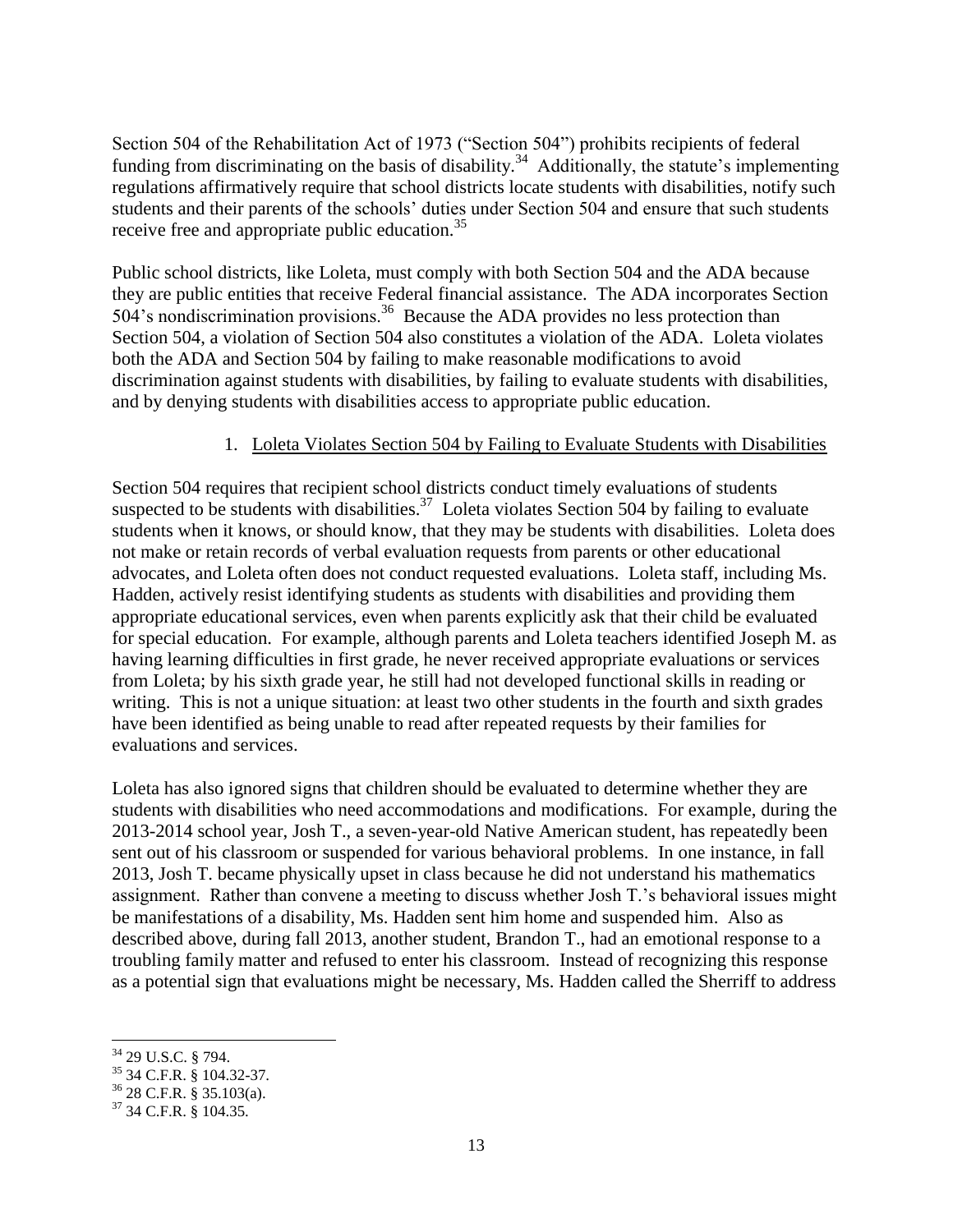Brandon T.'s behavior.<sup>38</sup> Similarly, Anthony W. had multiple emotional outbursts during the 2012-13 and 2013-14 school years, during which he yelled, screamed, and threw objects at other students. Rather than evaluating him for potential disabilities, Loleta sent him home from school approximately two to three times per week.

Loleta's failure to evaluate and identify students as students with disabilities has continued throughout Ms. Hadden's tenure. For example, in early 2011, Chloe N., a six-year-old Native American student with a history of abuse, hid under her desk when she became overwhelmed in the classroom. Ms. Hadden threatened to physically remove the child from under her desk. Loleta did not recommend any evaluations to assess whether the child's difficulties in the classroom setting were manifestations of her past trauma, or determine what modifications the school could make to meet her needs.

Loleta further violates Section 504's evaluation requirements by suspending students with diagnosed and undiagnosed disabilities without evaluating these students' needs. Section 504 requires that a school evaluate a student with a disability before any significant change in educational placement.<sup>39</sup> Under Section 504, a significant change in placement occurs when a school excludes a student from his educational placement for more than ten consecutive days or for a "pattern of exclusions" that equals more than ten cumulative days.<sup>40</sup> Thus, a school must first evaluate a student with a disability before suspending that student for more than ten consecutive days or for more than ten cumulative days constituting a pattern of exclusions.

Loleta has made significant changes in students' education placements by repeatedly suspending students with disabilities without any evaluation. For example, Joseph M., a Native American student with Attention-Deficit Hyperactivity Disorder ("ADHD"), was suspended more than 20 times during the 2011-2012 school year. Loleta staff made no attempt to evaluate Joseph M. before removing him from his educational placement over 20 times. Additionally, Joseph M. was suspended and prevented from riding the bus after an incident with another student. Loleta failed to evaluate potential modifications to allow Joseph M. to continue to ride the bus to school. Instead of determining whether this behavior was a manifestation of Joseph M.'s disability or whether modifications would allow him to use the bus successfully, Loleta precluded him from this mode of transportation and suspended him.

Brianna L. is a Native American student with a reading disability who has been disciplined excessively by Loleta Elementary staff because of her disability. Brianna L. cannot read well and does not want to be humiliated by reading aloud in class. On one occasion, her teacher attempted to force her to read aloud in class, which she did not feel comfortable doing, causing

<sup>&</sup>lt;sup>38</sup> The Sheriff instructed Ms. Hadden to call Mr. Enriquez, Ms. Morales, or the Tribe to assist with Brandon T.'s behavior before calling him, noting that the Sheriff is not the appropriate first responder.

<sup>39</sup> 34 C.F.R. § 104.35(a).

<sup>40</sup> *Parents of Student W. v. Puyallup Sch. Dist*., No. 3, 31 F.3d 1489, 1495 (9th Cir. 1994) (citing *Letter Re: Akron City School Dist*., 19 IDELR 542 (November 18, 1992)); *see also OCR Memorandum*, 307 IDELR 07 (February 24, 1989) (noting that in determining whether a series of suspensions that are each ten days or fewer in duration creates a pattern of exclusions, the pattern of exclusions in the previous school year is a relevant consideration); *see also Springfield (MA) Public Schools*, 54 IDELR 102 (July 6, 2009) (noting the relevance of whether the behaviors that gave rise to the disciplinary infraction are similar, the length of each suspension, the proximity in time of the suspensions to one another and the total amount of time the student is excluded from school.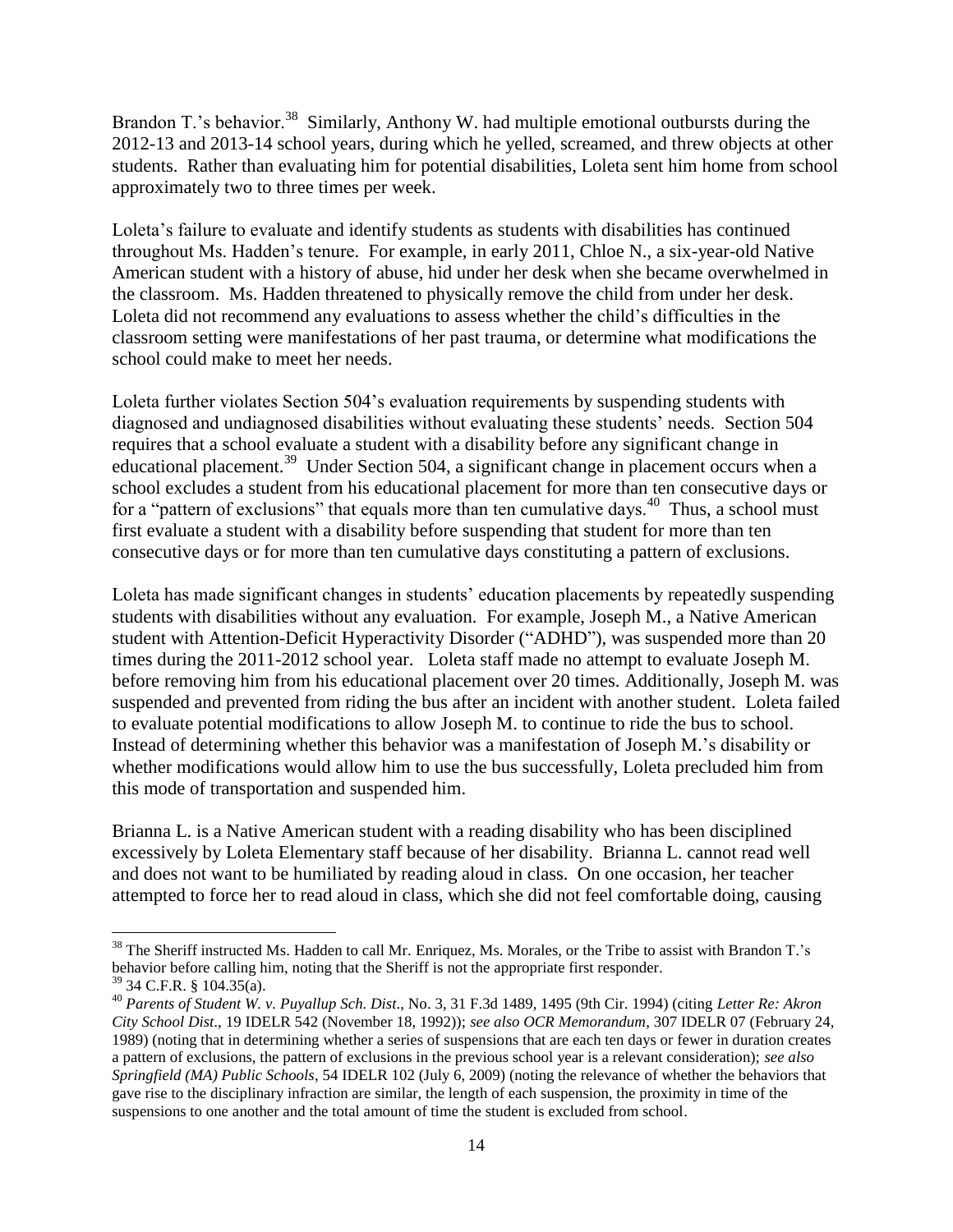her to shut down and refuse to talk. As a result, the teacher and Ms. Hadden disciplined Brianna L. for alleged defiance. According to her mother Melissa L., Brianna L. has been sent home from school every other week since the beginning of the 2013-14 school year due to issues related to her reading disability. Ms. L. told Ms. Hadden and the teacher that Brianna L. typically refuses to talk when she gets upset or mad, which often occurs when she is experiencing problems with reading. Nonetheless, Loleta employees have developed only minimal modifications to assist her with managing frustration with her reading disability so she can participate meaningfully in class. Rather than developing effective accommodations and supports, Loleta has repeatedly excluded her from educational instruction by sending her home.

Ms. Hadden also fails to properly record changes in educational placements of students with disabilities to avoid following statutorily mandated procedures that protect students with disabilities.<sup>41</sup> Ms. Hadden sends students with disabilities home for misbehavior and tells them they have been suspended, while recording these incidents as "absences" rather than "suspensions." Loleta staff have also placed students in an unsupervised room without instruction or in the office for long periods without instruction, without recording these removals as suspensions. In one case, Ms. Hadden suspended a student with a disability over ten times, and stopped recording suspensions after the tenth day. Staff members subsequently shredded documents pertaining to the student's disciplinary record. Similarly, as noted above, Joseph M. was suspended over 20 times, while his records inaccurately documented only six suspensions.

Additionally, Loleta misrecords student suspensions as "absences," and then threatens truancy enforcement against students who have been suspended for behaviors related to their disabilities. For example, in fall 2013, Ms. Hadden told Melissa L. that she would send a truancy officer to their house to investigate Brianna L.'s absences. However, Melissa L. reports that these absences are actually suspensions Brianna L. received for her "defiant" behavior associated with her reading disability.

Another Native American student with disabilities, Anthony W., is regularly sent home for outbursts, which are related to his disability, but Loleta Elementary staff does not document these forced removals from school as suspensions. The school secretary signs Anthony W. out without his guardian's knowledge or consent. Anthony W.'s social worker's report confirms that Anthony W. is regularly sent home inappropriately and that school administrators fail to properly record these incidents as suspensions. Because of Ms. Hadden's intentional misreporting of disciplinary actions, Loleta cannot possibly comply with Section 504's requirement that evaluations be conducted before disciplinary placement changes. Additionally, Anthony W. who has behavioral issues related to his disability, was not evaluated for a disability until the 2013-14 year, and now has only an informal behavioral plan that is followed inconsistently.

Loleta has also expelled students with disabilities without evaluating them. In some cases, Ms. Hadden implies that students are no longer welcome at school or that they are expelled, effectively changing their placements without proper evaluations. Ms. Hadden also tried to expel Joseph M. during the 2011-12 school year without an evaluation prior to conducting a change in placement mandated by Section 504. Although Ms. Morales intervened and stopped the expulsion, Ms. Hadden never notified Joseph M.'s parents of his potential expulsion.

 $\overline{\phantom{a}}$  $^{41}$  34 C.F.R. § 300.530; 34 C.F.R. § 300.536.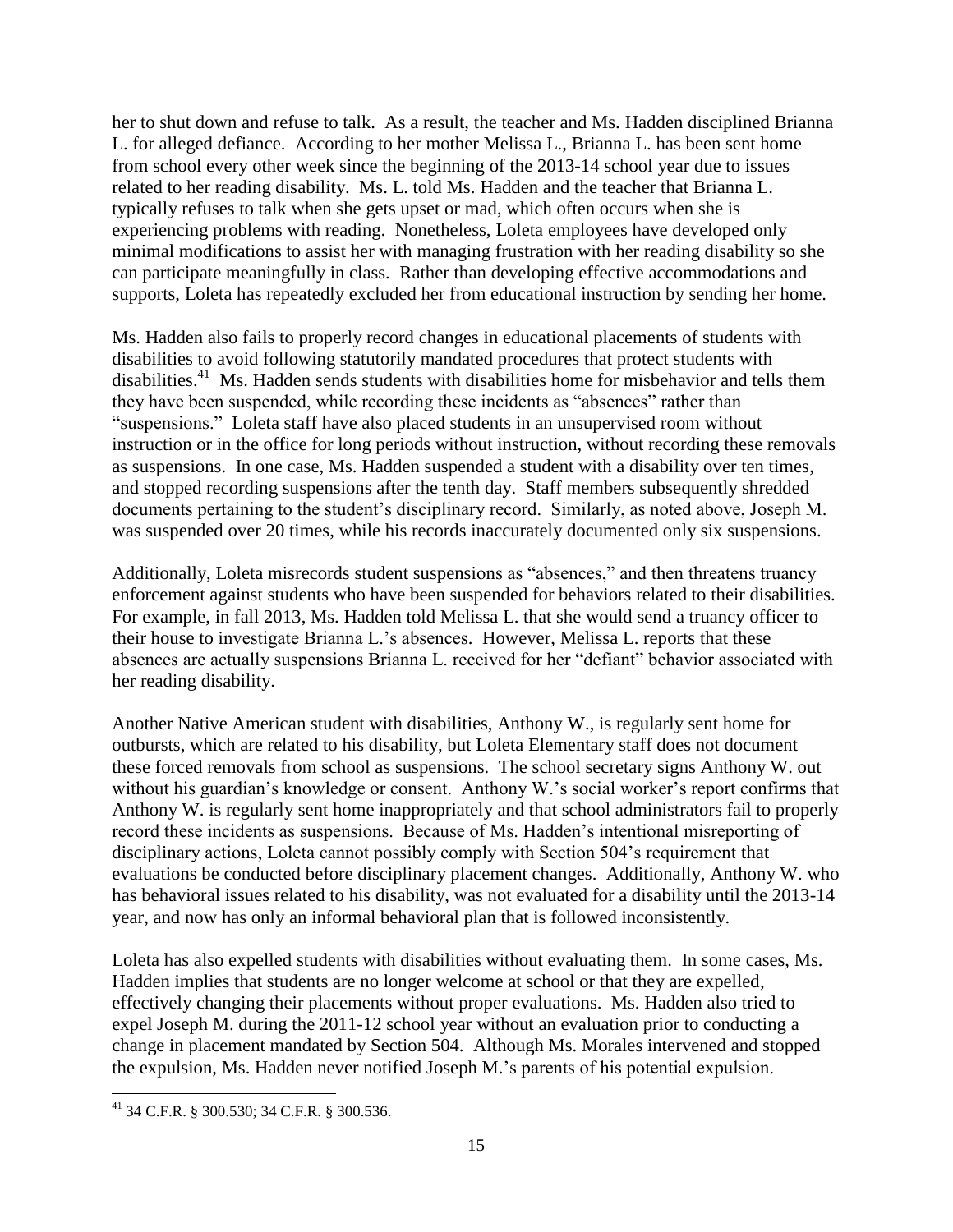#### 2. Loleta Violates the ADA and Section 504 by Denying Students with Disabilities the Benefits of Public Education

Under the ADA and Section 504, Loleta must provide students with disabilities the benefits of an appropriate public education.<sup>42</sup> Loleta students with disabilities, however, do not receive appropriate educational services to ensure that they obtain equal educational opportunity. Loleta fails to review students' services to determine whether students with disabilities are receiving appropriate services to obtain equal educational opportunities as compared to their non-disabled peers. Loleta fails to provide students with a range of services as needed: Loleta does not have a special day classroom for students whose disabilities necessitate such instruction. Although a special day classroom existed previously, Ms. Hadden got rid of it when she became principal and superintendent. Loleta also provides only minimal one-to-one support for students whose disabilities necessitate such services. Anthony W. requires speech pathologist services due to his disability. However, until December 2013, the school did not have access to speech pathology services; nor did school staff offer to transport Anthony W. to see a speech pathologist. Similarly, Thomas H. has a disability that required speech pathology services twice a week, however, Loleta's lack of consistent access to a speech pathologist meant that he rarely, if ever, received those services.

In addition, instead of attempting to provide appropriate services to accommodate students with disabilities, Loleta encourages youth to transfer to other schools, sometimes by encouraging the student to do so without discussing the recommendation with the parent. For example, at his annual IEP meeting in April 2013, Ms. Hadden suggested to Joseph M.'s mother, Anna M. ("Ms. M.") that he transfer to a school in another town, because they "can't help him" at Loleta. Despite the fact that Ms. M. requests additional special education services for Joseph M. every year, Ms. Hadden has refused because she claims that there is no funding to provide additional services.

Loleta also has failed to implement modifications and accommodations identified as necessary to accommodate students' disabilities.<sup>43</sup> In the 2013-14 school year, one Loleta teacher has routinely refused to provide even minor accommodations to the approximately five students with disabilities in his class. For example, he does not allow students with attentional deficits to take breaks from the classroom, or shorten their assignments as necessitated by their disabilities. Without necessary accommodations, at least two of those students are failing their classes. The teacher also requires Ms. Morales to tutor students with disabilities in the back of his classroom, which identifies them as students with disabilities to other students. James H. had a learning disability which required modifications to test length and setting, as well as the use of a highlighter to highlight key terms and phrases during instruction. Loleta failed to implement either of those modifications for James H.

Rather than providing appropriate accommodations and modifications to students with disabilities, Ms. Hadden has recommended increased psychiatric medication for Loleta students.

 $\overline{\phantom{a}}$ <sup>42</sup> 28 C.F.R. § 35.130(a), (b)(1)(i); 34 C.F.R. § 104.4(b)(1)(i).

<sup>&</sup>lt;sup>43</sup> Loleta fails to implement these modifications even when, as for many of the children in this complaint, the modifications are included in the child's IEP.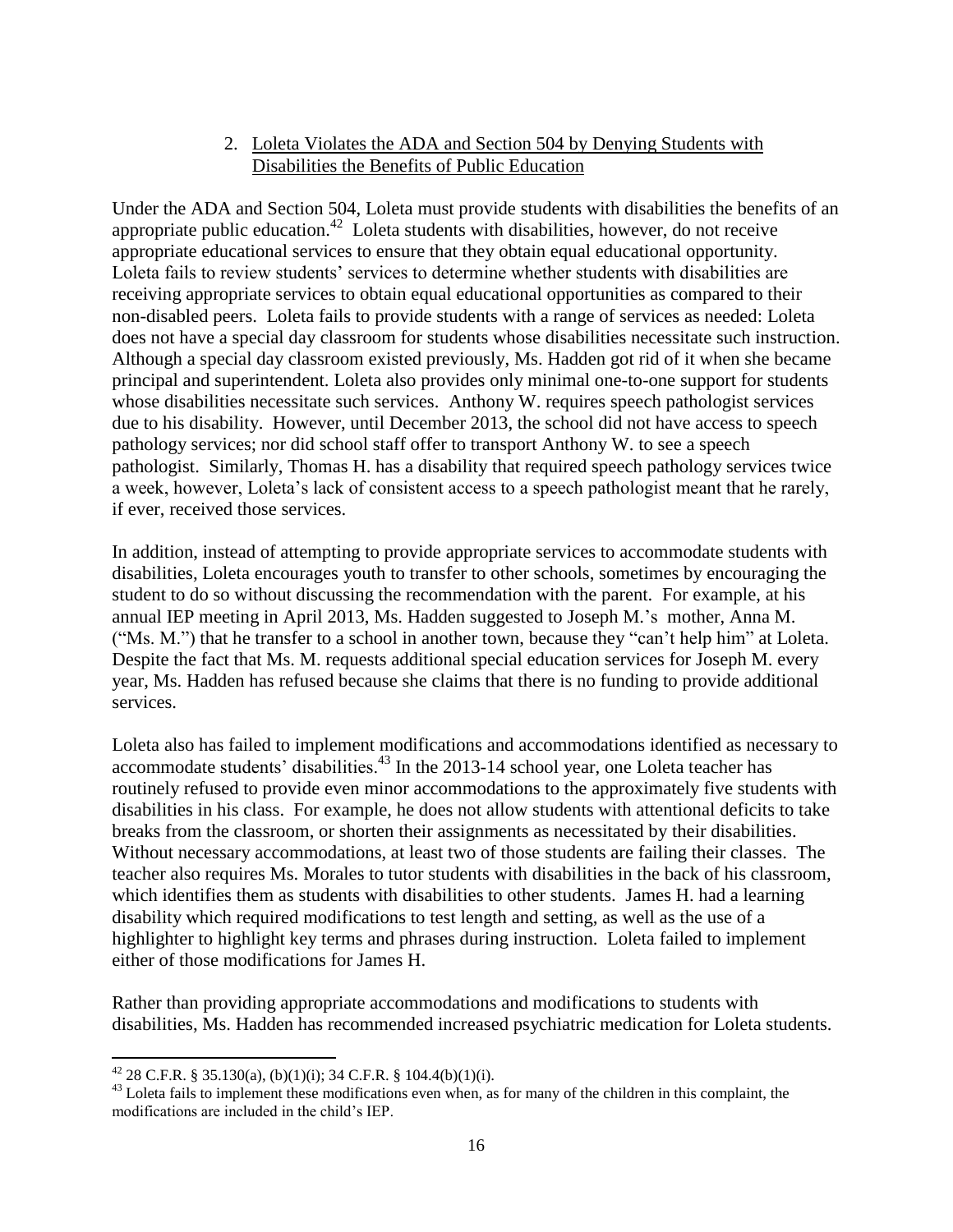For example, on multiple occasions, Ms. Hadden has suggested to Joseph M. and Ms. M. that Joseph M. should increase his medication, although Joseph M.'s doctor has stated that it is not necessary. Ms. Hadden has also discussed with others that Joseph M. should increase his ADHD medication dosage to help him to focus in class. Although Ms. M. has complained to Ms. Hadden that Joseph M. becomes upset when Ms. Hadden talks about his medication in front of other people, Ms. Hadden has continued to do so.

Loleta also removes children with disabilities from their classrooms due to behavioral issues, and places them in a small, windowless room, in the school office which some students refer to as "the hole." While in this room, students are not directly supervised by teachers, receive no instruction, and often do not have access to books or instructional materials. As discussed above, these removals occur without consideration of a student's disability status. Consequently, students who exhibit behaviors that are manifestations of their disabilities are removed from classrooms and denied the benefits of public education.

Loleta's failure to maintain confidentiality of students with disabilities also affects their ability to access the benefits of public education. Loleta staff members, including Ms. Hadden, have failed to maintain confidentiality on behalf of students with disabilities. In one case with Joseph M., Ms. Hadden asked his mother loudly in a public area whether she had brought the student's "drugs" to school. Joseph M.'s mother had previously requested that his disability and medication information remain confidential, and Joseph M. reported feeling upset after hearing Ms. Hadden talking about him and his medication in front of other people. Such breaches of confidentiality in the school distress students with disabilities and harm their ability to access the benefits of public education.

## 3. Loleta Fails to Make Reasonable Modifications to Avoid Discriminating Against Students with Disabilities

Under the ADA, school districts are required to "make reasonable modifications in policies, practices, or procedures when the modifications are necessary to avoid discrimination on the basis of disability, unless the public entity can demonstrate that making the modifications would fundamentally alter the nature of the service, program, or activity."<sup>44</sup> However, Loleta applies its policies, practices, and procedures without regard for students' disabilities, failing to consider whether modification of those policies would prevent discrimination against students with disabilities.

As mentioned above, Loleta's disciplinary practices fail to consider whether a student's disability may be related to misbehavior. Instead, Loleta enforces blanket punishments that may prove ineffective or potentially harmful for a student with a disability. Furthermore, low level Loleta staff are granted authority to punish students who misbehave. Mr. Enriquez has repeatedly witnessed the school janitor deny students the opportunity to attend recess due to their perceived misbehavior at lunch, regardless of whether they have been diagnosed with a disability. One student in particular, Dylan A., is diagnosed with a disability and is in the

 $\overline{\phantom{a}}$  $^{44}$  28 C.F.R § 35.130(b)(7); *c.f.* 34 C.F.R. §104.4 (Section 504 similarly prohibits discrimination against students on the basis of their disabilities).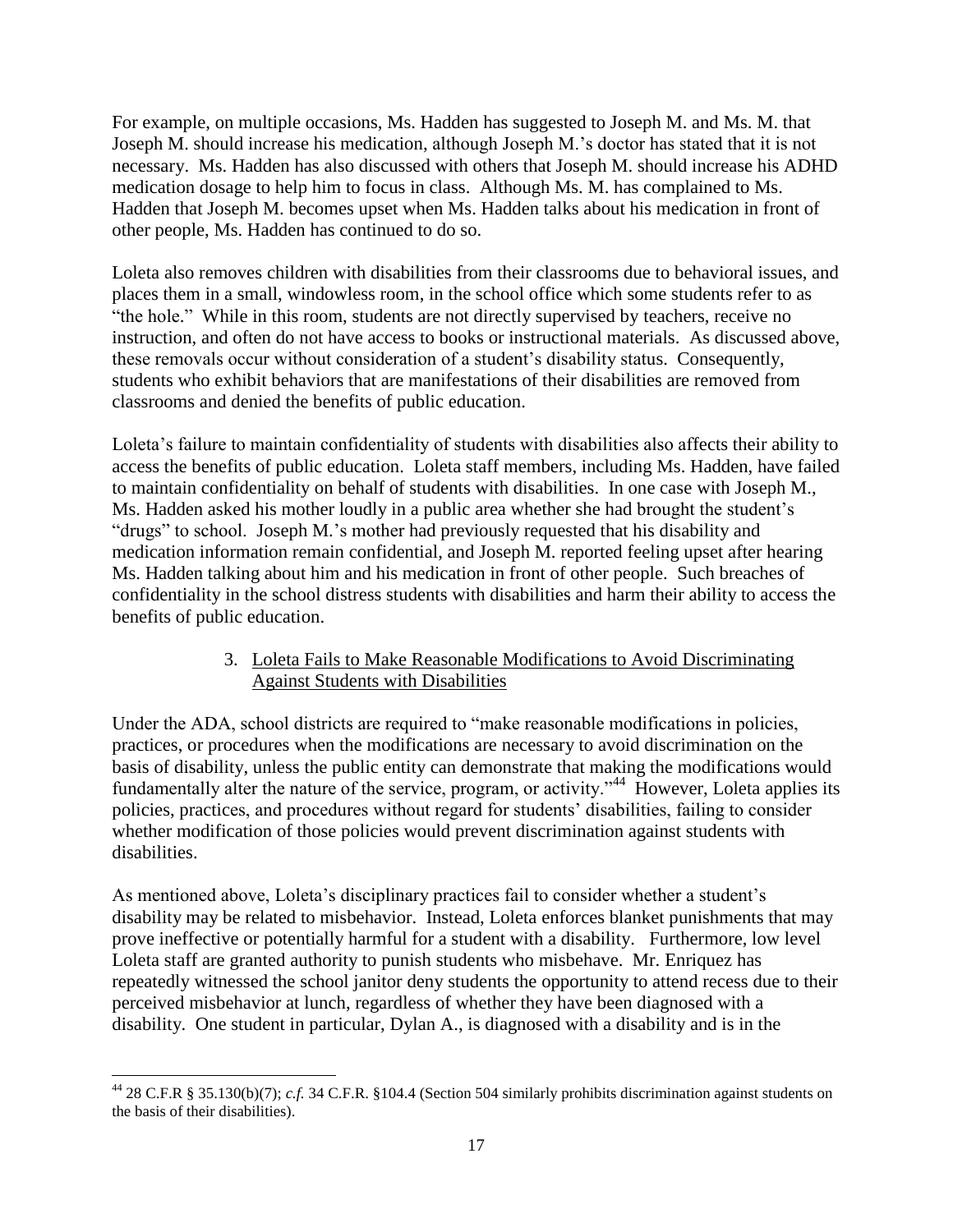process of getting an IEP now, but has repeatedly been denied the opportunity to participate at recess by the janitor, as a form of punishment.

Loleta also fails to consider whether modifications of its graduation policy are necessary for students with disabilities. Currently, Loleta policy prohibits students with failing grades from participating in the school's graduation ceremony. In spring 2013, because of this graduation policy, Loleta precluded one student (out of the nine total graduates) who had a disability from participating in the graduation ceremony, even though she was still advancing to the ninth grade. Loleta's policy fails to consider whether modifying the policy would prevent discrimination against disabled students who are more likely to receive failing grades.

# **IV. REMEDIES**

Loleta Union School District violates Title VI, the ADA, and Section 504 by treating Native American students differently than other students, failing to identify and evaluate students with disabilities, failing to make reasonable modifications to avoid discrimination against students with disabilities, and denying students with disabilities access to appropriate public education. Complainants respectfully request that OCR require Loleta to develop and implement plans to accomplish the remedies described below:

# **A. COLLABORATION OF STAKE HOLDERS**

Loleta will work to create a welcoming and collaborative environment for all stakeholders to facilitate participation in the development and implementation of meaningful solutions to educational challenges faced by Native American students. To accomplish this goal:

- 1. Loleta Elementary administrators and the Loleta School Board shall meet with Wiyot and Bear River Tribal Councils on a quarterly basis to communicate and facilitate collaboration between the Tribes and the school. Loleta will provide quarterly updates, including data about discipline, academic performance, and services to students with disabilities.
- 2. Loleta Elementary administrators and the Loleta School Board shall collaborate with Wiyot and Bear River Tribal Councils to establish multi-cultural programming at Loleta Elementary that serves the needs of Native American students and teaches non-Native American students about the local history. Such programming will be used to engage both students and staff in learning about the various cultural and ethnic groups represented at Loleta Elementary.
- 3. Loleta Elementary will provide classroom instruction that teaches the Wiyot language for school credit.
- 4. Loleta Elementary shall coordinate with the resources of the Wiyot Tribe and Bear River Rancheria, including the Indian Action Council and any other educational resources deemed appropriate by the Tribes, to help address the unique educational needs of Native American students.

# **B. COMPLAINT PROCESS**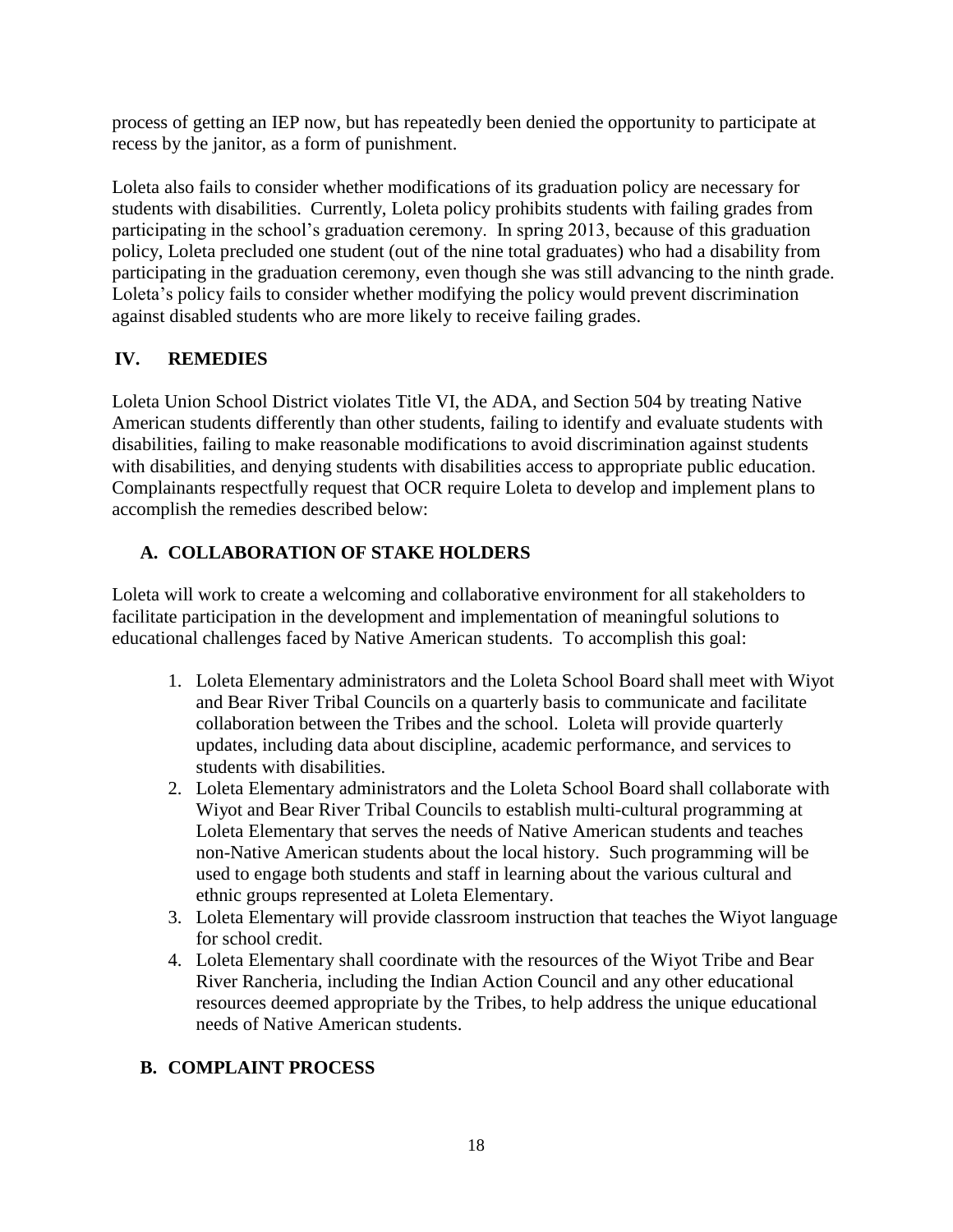Loleta will create a comprehensive and meaningful process to handle complaints by students, families, and community members about harassment, discrimination, disparate discipline, provision of services to students with disabilities, and misconduct by Loleta staff. To accomplish this goal:

- 1. Loleta will solicit and employ the feedback of Native American students, families, and community members, in the process of revising the complaint process, Student Handbook, and Student Code of Conduct. The Student Handbook shall explain the complaint procedures in language understandable to elementary school students.
- 2. Loleta will utilize the Uniform Complaint Procedure, published in the Student Handbooks and all parents' rights handbooks, and posted at Loleta Elementary and on the school website. The publication of the complaint process will also include:
	- i. a summary of state and federal laws related to discrimination, discipline, special education services, and staff misconduct; and
	- ii. a clear statement that retaliation based on complaints is prohibited under District policy, state and federal law, and an assurance that the District will promptly investigate and address any allegations of retaliation.
- 3. Loleta will ensure that every teacher, school administrator, and School Board member has reviewed, and is knowledgeable about, the complaint policies and procedures described in this section. Such persons shall facilitate the complaint process and assist students, families, and community members seeking to file complaints under this process.

# **C. PROFESSIONAL DEVELOPMENT**

Loleta will foster a community of teachers and administrators that are knowledgeable about child development and are culturally competent and sensitive. To accomplish this goal:

- 1. Loleta shall provide educators at all levels within the District with training about the unique historical and cultural experiences of Native American students, and effective methods for engaging Native American students in the educational process.<sup>45</sup>
- 2. Loleta shall provide professional development for teachers, staff and administrators in: childhood brain development; trauma-informed responses and interventions; implicit bias; mental health issues and symptoms in children; developmental and learning disabilities; and special education procedural requirements.

# **D. SCHOOL CLIMATE**

 $\overline{\phantom{a}}$ 

Loleta will implement evidence-based practices, such as Restorative Justice and School-Wide Positive Behavior Supports ("SWPBIS"), with fidelity and with an emphasis on reducing racial and ethnic disparities in discipline and educational achievement. To accomplish this goal:

<sup>45</sup>Joey Proudfit and Seth San Juan, *State of American Indian and Alaskan Native Education in California,*California Indian Culture and Sovereignty Center, 45 (2012) (stating that culturally relevant education and understanding can make for a better overall educational experience for Native American students.).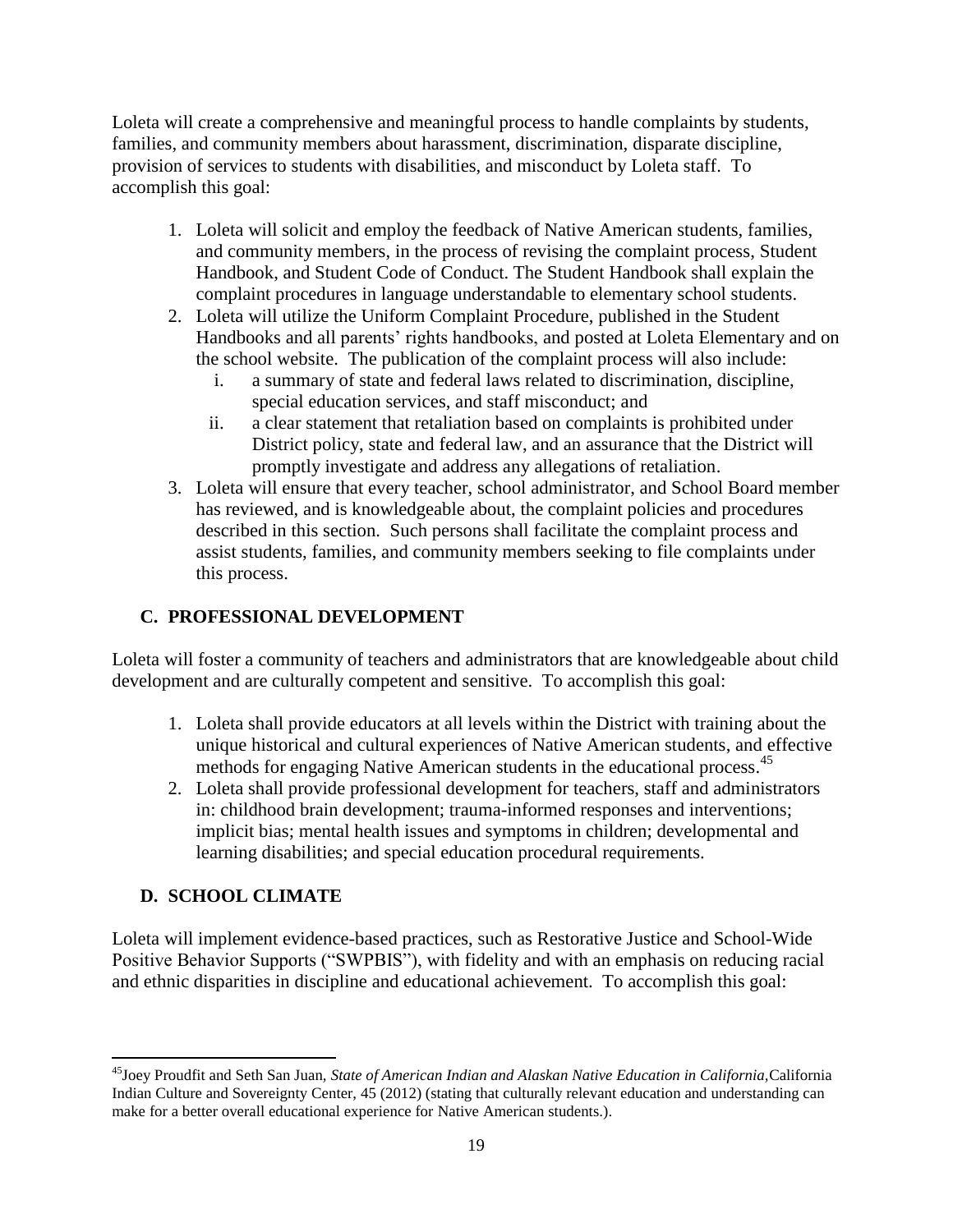- 1. Loleta shall hire a consultant, approved by the Complainants, with expertise in implementing evidence-based educational practices and, specifically, with expertise in reducing racial and ethnic disparities in discipline, to assist in planning and implementation of Restorative Justice and SWPBIS programming.
- 2. Loleta shall create a comprehensive discipline policy that clearly sets out the expected behavior and appropriate responses to student misconduct. The policy should:
	- a. be developed with input and guidance from Native American students, families, and community members; and
	- b. include clear guidelines for what discipline should handled by teachers, and what discipline should be addressed by the Principal; and
	- c. make all District, school, and classroom attendance and discipline policies and procedures accessible to students and parents through publication in the Student Handbook, any parents' rights handbooks, and posting at Loleta Elementary and on the school website. District policies must be provided in language understandable to elementary school students.

# **E. SERVICES FOR STUDENTS WITH DISABILITIES**

Loleta will create a school environment in which students with disabilities are properly identified, evaluated, and provided with services appropriate to their needs to ensure that students with disabilities have opportunities equal to their peers. To accomplish this goal:

- 1. Loleta will provide professional development to teachers and administrators regarding the identification of students in need of evaluations to determine whether they are students with disabilities, development of service plans for students with disabilities, and implementation of individual accommodations.
- 2. Loleta will expand its special education programming to provide students with disabilities with a continuum of services, such as supportive aides, individualized positive behavior supports and interventions, and other accommodations or modifications necessary for students with disabilities to access educational programming.
- 3. Loleta will identify and address disability-related misbehavior with behavioral plans or other accommodations that meet the disability-related needs of the individual student. This includes ensuring that the District complies with existing state and federal law procedures for disciplining students with disabilities.
- 4. Loleta will implement early intervention programs for students who receive multiple disciplinary referrals and/or who are at risk of being retained in grade, transferring, or dropping out of school. Examples of this may include: student counseling and tutoring, family consultations, and behavioral plans specific to the student to correct misbehavior and address their social and emotional learning needs.

# **F. DATA COLLECTION AND RECORD KEEPING**

Loleta will collect and maintain accurate data regarding school enrollment, discipline, and special education, which is disaggregated by race, disability, gender, grade, type of offense, discipline imposed, and referring teacher and school. To accomplish this goal: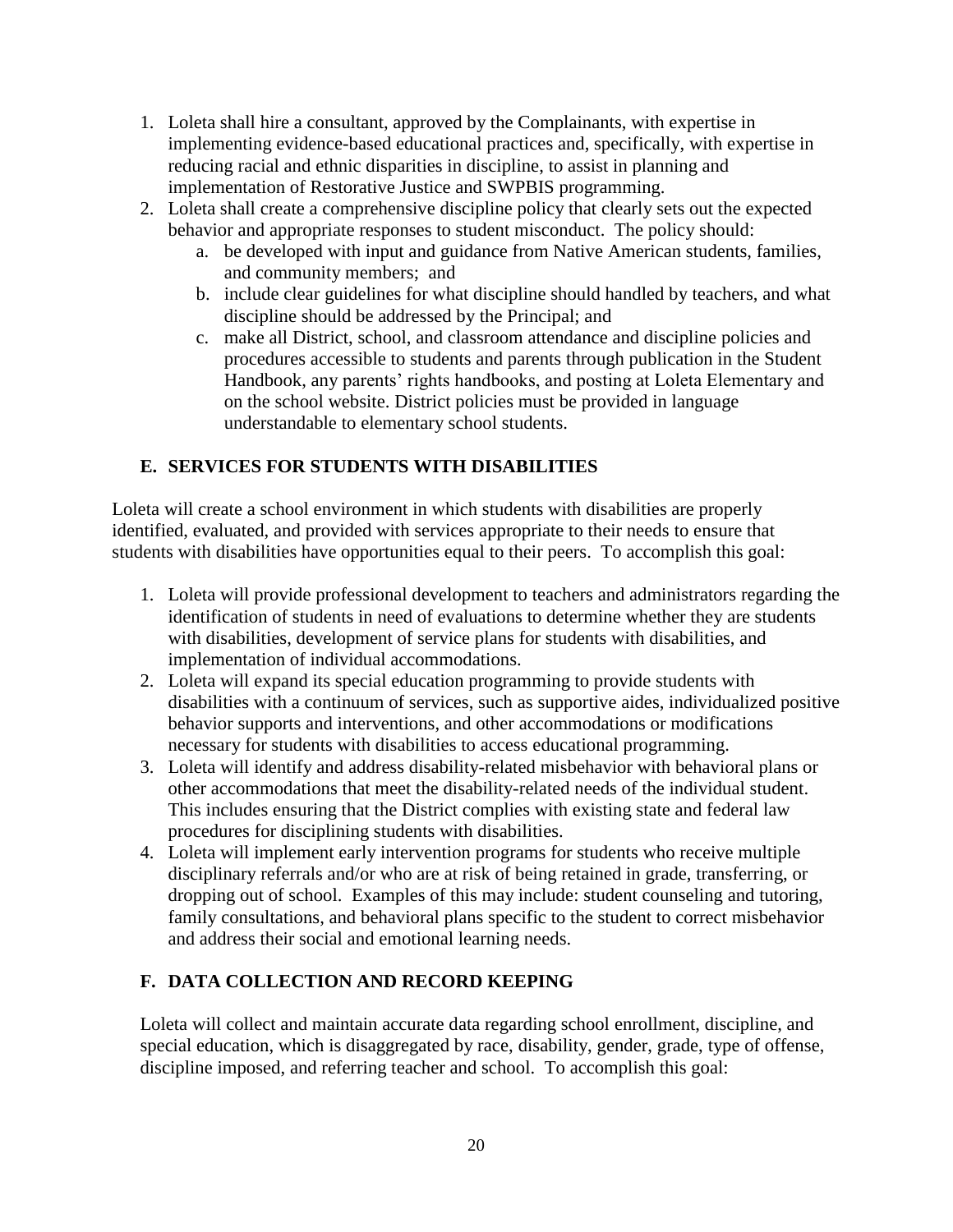- 1. Loleta shall create and maintain clear written guidelines on data-keeping protocols, including those on the retention, destruction and confidentiality of student cumulative files.
- 2. Loleta shall accurately maintain its computerized data collection system.
- 3. Loleta shall provide professional development to staff on how to use the data collection system.
- 4. Loleta shall make data available to the Tribes biannually. The District will replace student names with unique identification numbers to facilitate data analysis, including whether discipline statistics reflect repeated disciplinary actions against a few students or discrete disciplinary actions against many students.
- 5. Loleta shall inform families in the parents' rights handbook about their rights to complain about violations of confidentiality of student information, access and obtain copies of their child's records, and contest information in their child's cumulative files.

## **G. FUNDING**

Loleta will maximize its funding aimed at benefiting Native American students. To accomplish this goal:

- 1. Loleta shall apply for all federal funding that is specifically intended to benefit Native American students, including but not limited to Title VII (Indian Education Act) of the No Child Left Behind Act ("NCLB"),<sup>46</sup> Title VIII (Impact Aid) of NCLB,  $47$ , and Title X (Bureau of Indian Affairs – Johnson O'Malley) of NCLB. 48
- 2. Loleta shall establish programs and projects using Title VII funding to meet the needs of Indian students, including language and cultural needs.<sup>49</sup> These programs and projects shall be designed in response to a locally conducted needs assessment and with the full cooperation and involvement of an elected Indian parent committee.<sup>50</sup>
- 3. Loleta shall create (or update any existing) Indian Policies and Procedures to ensure that children who reside on Indian lands participate in the Districts' programs and activities that are supported by Title VII (Impact Aid) funds on an equal basis with all other children.<sup>5</sup>
- 4. Loleta shall consult with and involve parents of children living on Indian lands and Indian tribes in planning and developing the programs and activities. Loleta shall disseminate Impact Aid funding application and evaluations to the parents and Indian tribes.
- 5. Loleta shall establish supplemental education programs for the unique educational needs of Indian children using Title X (Johnson O'Malley) funds.<sup>52</sup> An Indian

 $\overline{\phantom{a}}$  $^{46}$  20 U.S.C. § 7401 – 7546.

 $47$  20 U.S.C. § 7701 – 7713a.

 $^{48}$  25 U.S.C. § 452 – 457.

 $49$  20 U.S.C. § 7402(a).

 $50$  20 U.S.C. § 7424(c).

 $51$  20 U.S.C. § 7704(a).

<sup>52</sup> 25 C.F.R. § 273.32.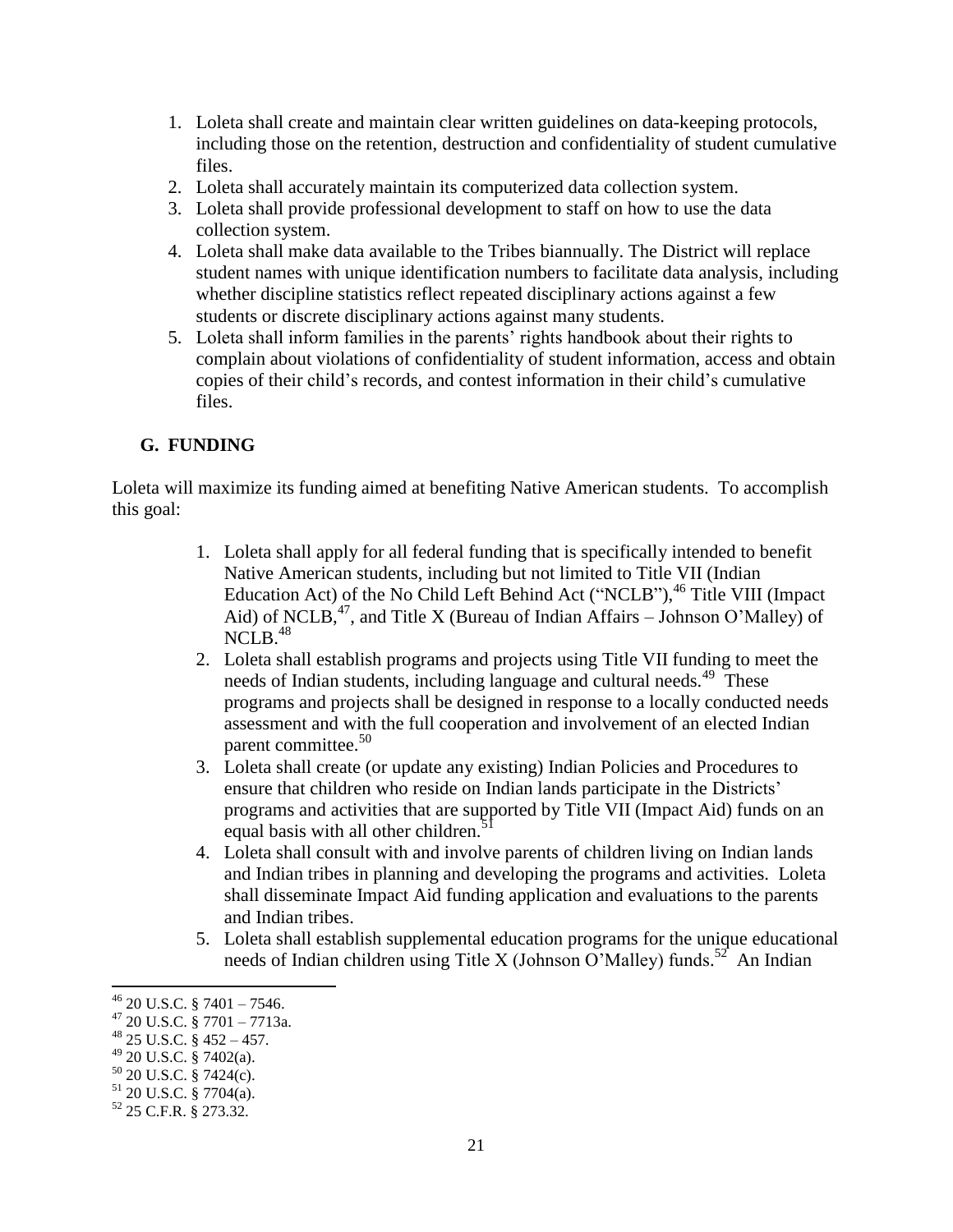parent committee shall have the right to participate fully in the planning, development, approval and evaluation of all programs and projects using Title Johnson O'Malley funds.<sup>53</sup>

## **H. MONITORING**

Loleta will develop and implement a plan that contains strategies, objectives, and timelines to accomplish the remedies described above, and to ensure that Loleta complies with applicable federal and state law. The plan will be regularly monitored by a consultant, for at least five years, who will provide regular reports to Complainants and to OCR. To accomplish this goal:

- 1. Loleta shall hire an independent expert consultant or consultants with approval from Complainants. The consultant(s) will assist in the design and implementation of a plan, which includes goals, objectives, timelines, and measurable outcomes, for the remedies listed above.
- 2. The consultant(s) engaged for this purpose shall also participate in the design and implementation of a revised discipline policy, complaint process, and Restorative Justice and SWPBIS based programs, as described above, that will be explicitly designed to reduce racial and ethnic disparities in discipline and other treatment. The consultant(s) will also participate in the restructuring of discipline and special education services to prevent discrimination against students with disabilities.
- 3. Loleta will provide the consultants with bi-annual updates on its progress in implementing these remedies described above. Each update will take the form of a memorandum setting forth:
	- a. efforts undertaken by the District during the previous six months;
	- b. the results of those efforts; and
	- c. Loleta's plans for the following six months.
- 4. No more than 30 days after the consultant receives each update, the consultant, a representative from the District, and a representative for the Complainants will have a conference in which a District representative will be prepared to answer questions about the information in the update and the District's implementation of this plan. During the conference, the parties will discuss whether the efforts undertaken by the District have produced the intended goals, and if either or both parties conclude that the District is not meeting such goals, the parties shall meet and confer in a good faith effort to reach an agreement on whether and, if so, how to amend or supplement the District's efforts in an effort to achieve the mutually desired results.

# **VII. CONCLUSION**

Loleta Elementary's current system of racially discriminatory discipline, harassment, and denial of special education student services has resulted in the ongoing, improper, and harmful exclusion of Native American students from access to a fair and equal public school education. As alleged in this complaint, the actions of Loleta Elementary staff and administrators disproportionately affect Native American students and obstruct their access to a safe learning environment in which all students can thrive. For the foregoing reasons, there is an urgent need

 $\overline{\phantom{a}}$ <sup>53</sup> 25 U.S.C. § 456.